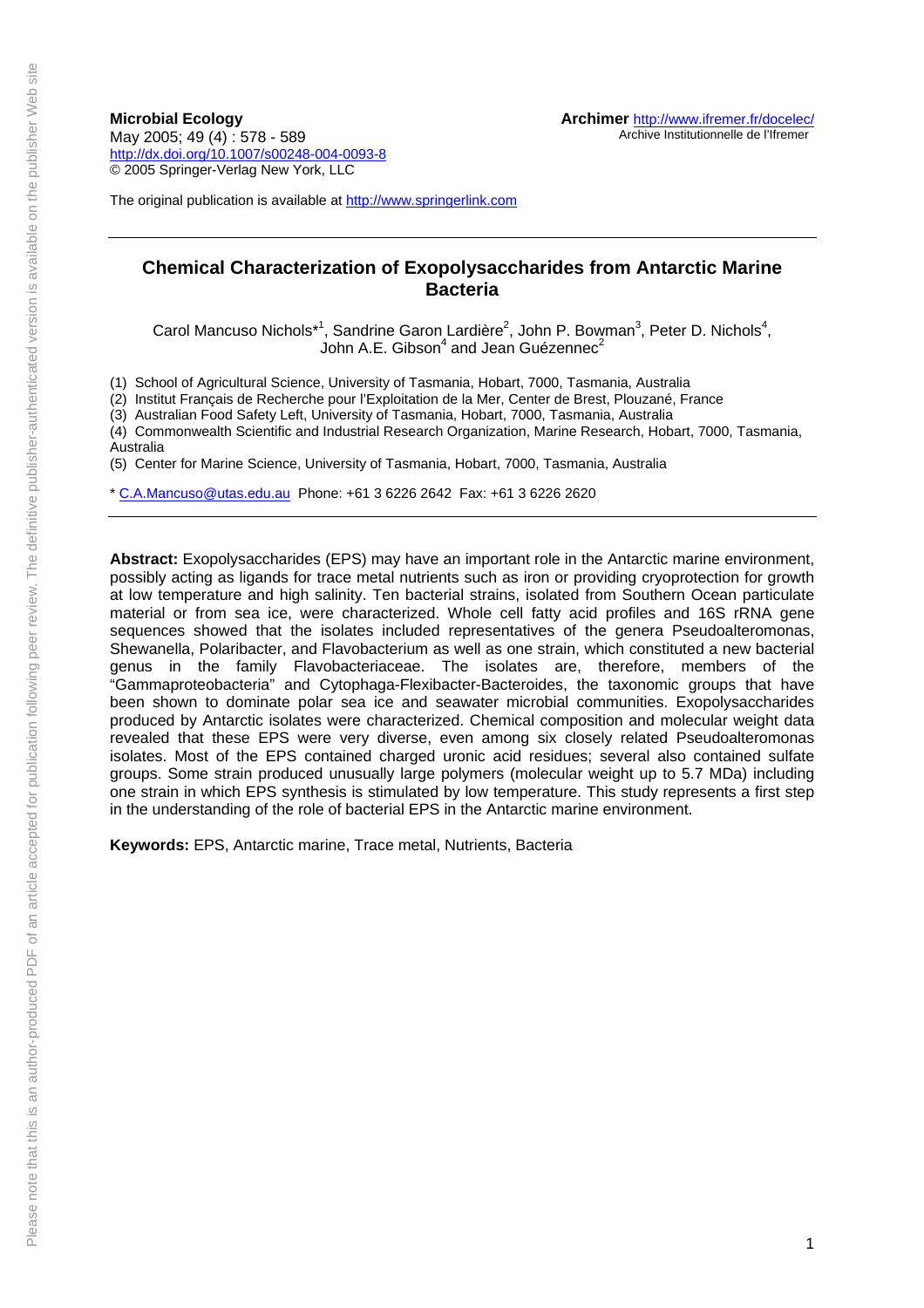# **CHEMICAL CHARACTERIZATION OF EXOPOLYSACCHARIDES FROM ANTARCTIC MARINE BACTERIA**

**Carol Mancuso Nichols 1\* , Sandrine Garon Lardière 2 , John P. Bowman 1 ,**

**Peter D. Nichols 3 , John A.E. Gibson 3 and Jean Guézennec 2**

**<sup>1</sup>**University of Tasmania, Hobart, Tasmania, AUSTRALIA

**2** Institut Français de Recherche pour l'Exploitation de la Mer, Centre de Brest,

Plouzané, FRANCE

**<sup>3</sup>**Commonwealth Scientific and Industrial Research Organization, Marine

Research, Hobart, Tasmania, AUSTRALIA

\***Corresponding author** (School of Agricultural Science, GPO Box 252-54, University of Tasmania, Hobart 7000, AUSTRALIA, Phone +61 3 6226 2620, FAX +61 3 6226 2642, email C.A.Mancuso@utas.edu.au)

# **ABSTRACT**

Exopolysaccharides (EPS) may have an important role in the Antarctic marine environment, possibly acting as ligands for trace metal nutrients such as iron or providing cryoprotection for growth at low temperature and high salinity. Ten bacterial strains, isolated from Southern Ocean particulate material or from sea ice, were characterized. Whole cell fatty acid profiles and 16S rRNA gene sequences showed that the isolates included representatives of the genera *Pseudoalteromonas*, *Shewanella*, *Polaribacter* and *Flavobacterium* as well as one strain, which constituted a new bacterial genus in the family *Flavobacteriaceae*. The isolates are, therefore, members

 $\mathbf{1}$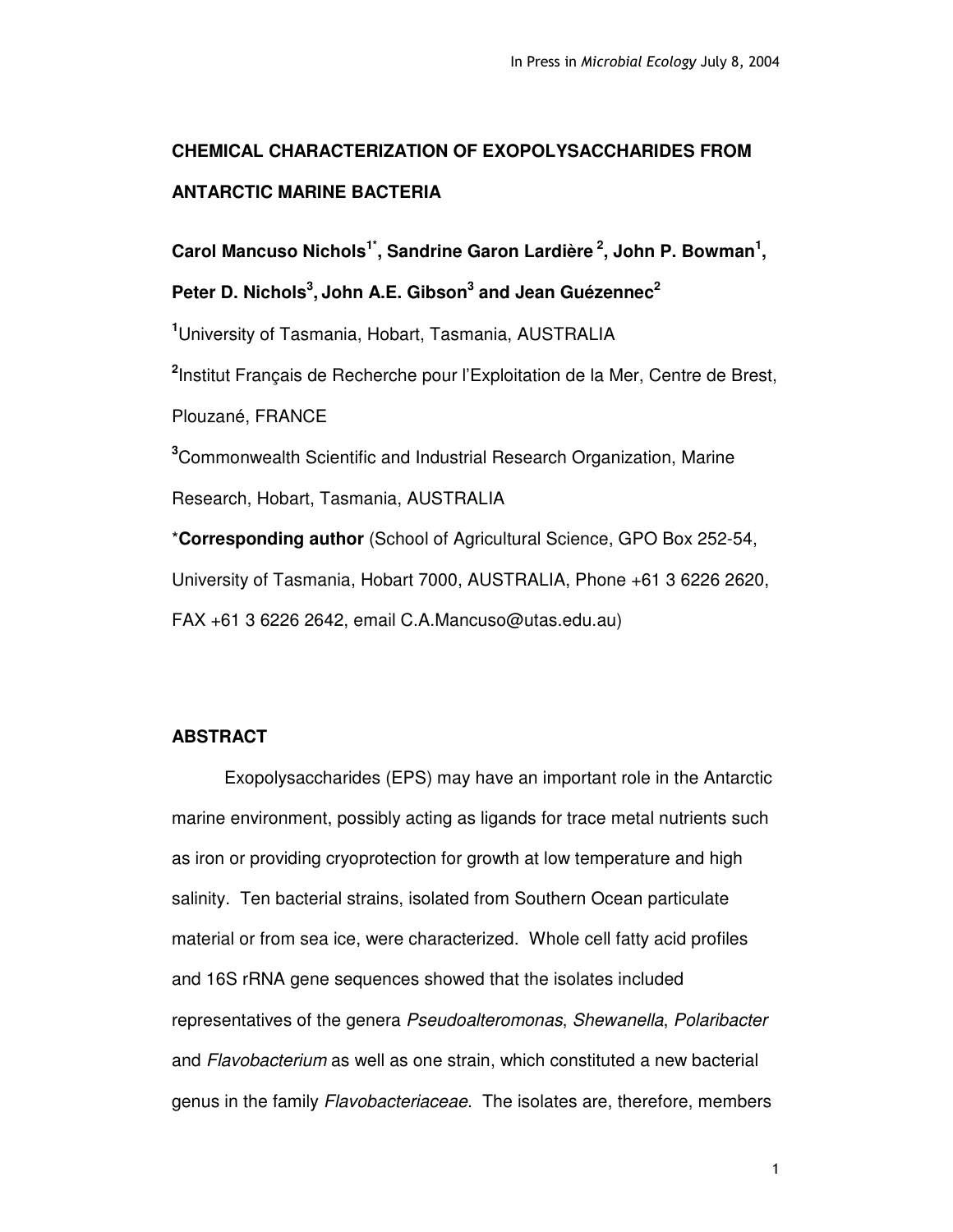of the *"Gammaproteobacteria"* and CFB, the taxonomic groups that have been shown to dominate polar sea ice and seawater microbial communities. EPS produced by Antarctic isolates were characterized. Chemical composition and molecular weight data revealed that these EPS were very diverse, even among six closely related *Pseudoalteromonas* isolates. Most of the EPS contained charged uronic acid residues; several also contained sulfate groups. Some strains produced unusually large (molecular weight up to 5.7 MDa) polymers, including one strain in which EPS synthesis is stimulated by low temperature. This study represents a first step in the understanding of the role a bacterial EPS in the Antarctic marine environment*.*

# **KEY WORDS**

Exopolysaccharides, Antarctica, marine bacteria, sea ice, marine particulates

# **RUNNING TITLE**

Characterization of Antarctic bacterial EPS

# **INTRODUCTION**

Particulate aggregates are ubiquitous and abundant in the world's oceans (Fowler and Knauer 1986). As complex assemblages of zooplankton fecal pellets, phytoplankton and other material enriched in bacteria (Logan and Hunt 1987; Mueller-Niklas et al. 1994), marine aggregates are centers of high bacterial activity and are believed to have a significant role in the downward transport of carbon (Kiorboe 2001). Bacteria in marine aggregates are at an advantage compared to free living cells (Logan and Hunt 1987).

 $\overline{2}$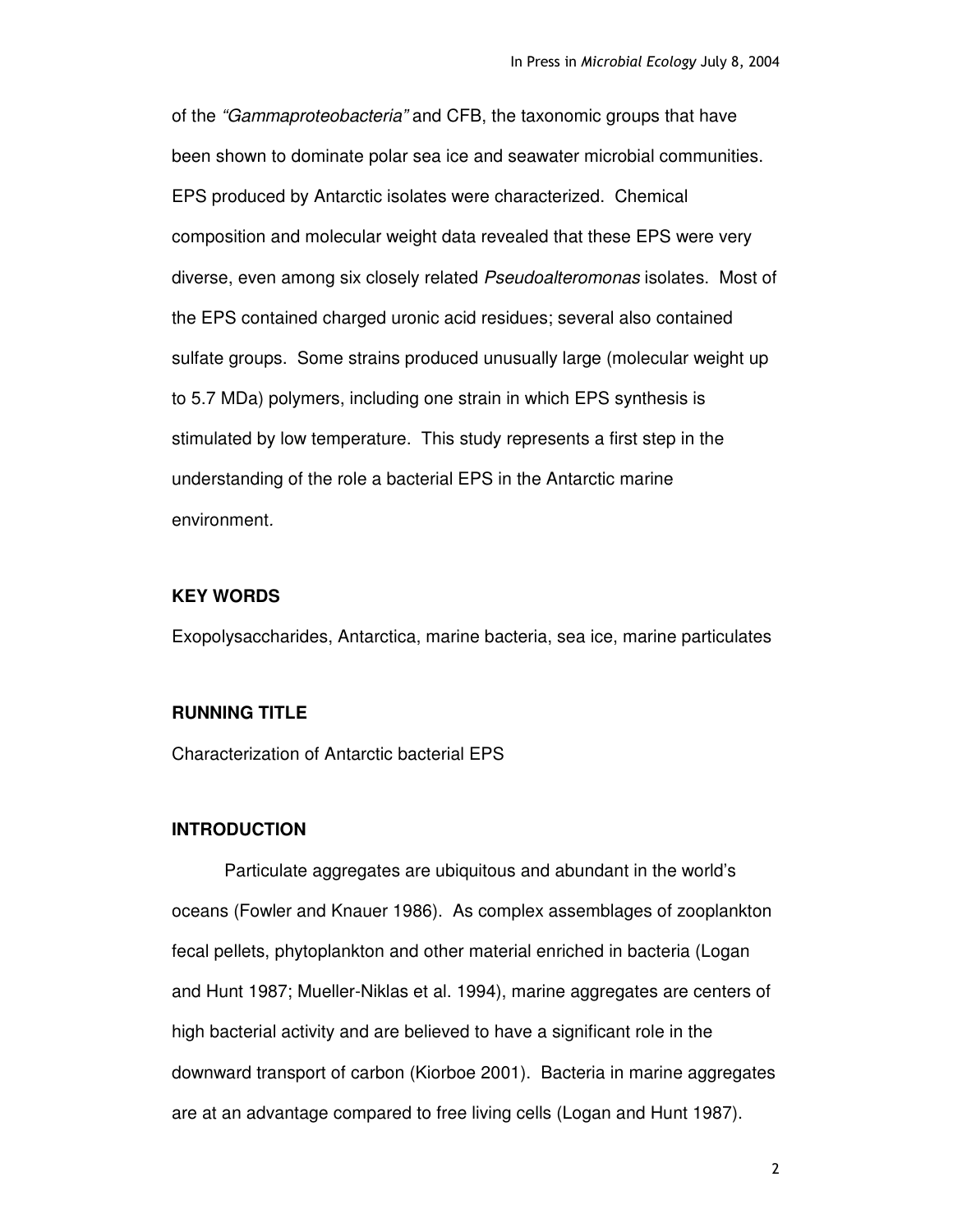Their proximity to other cells and surfaces provides opportunities for interaction and nutrient uptake. Exopolysaccharides (EPS) excreted by bacteria are among the polymeric substances that provide a network to hold these structures together (Flemming and Wingender 2001a). Microscopic and laboratory studies have shown that bacterially produced EPS have a major role in aggregate formation (Biddanda 1986, Heissenberger and Herndl 1994; Leppard 1995)

Bacteria contribute significantly to secondary production in sea ice communities and to the overall carbon cycle in the Antarctic environment. In thick pack ice, bacterial secondary production even exceeds primary production as the light supply to the bottom layers of ice is reduced (Grossmann and Dieckmann 1994). Bacteria are found in abundance in the bottom layers of the ice or in brine channels and are often attached to detrital particles or to living microalgal cells (Sullivan and Palmisano 1984, Archer et al. 1996, Delille and Rosier 1996). Delille and Rosier (1996) also suggest that the high numbers of particle associated bacteria found in sea ice may explain observations of underlying water enriched in bacterial biomass relative to the open ocean (Grossmann and Dieckmann 1994). More recently, studies of Arctic sea ice in winter showed that at temperatures as low as  $-20^{\circ}$ C, active bacteria were found in the brine channels and were particle associated (Junge et al. 2004). EPS may be providing a cryoprotectant role in these environments of high salinities and low temperature (Krembs et al. 2002). The same authors showed that high concentrations of EPS were found in brine channels and could have been produced by the abundant bacteria or diatom populations present.

 $\overline{3}$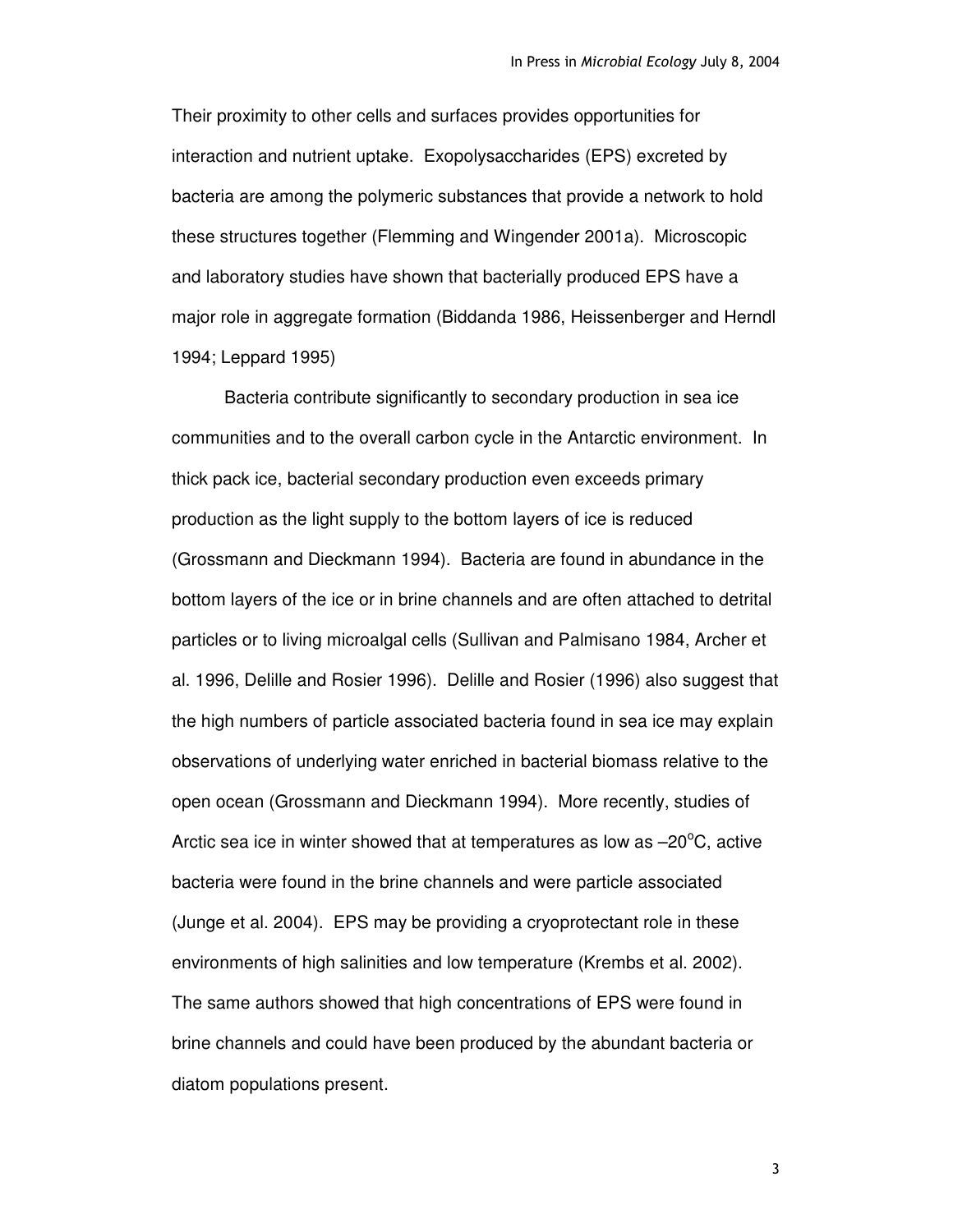EPS appears to be an integral component of particulate material and sea ice microbial communities, however very little is known about the chemical structures of EPS from cold adapted bacteria or bacteria from Antarctic waters. Basic knowledge of the chemical composition of EPS gives an insight into potential physico-chemical interactions that may take place within or between these polymers or between these polymers and cells or other substances in aquatic environments (Shin et al. 2001, Hirst et al. 2003). Within the polymer, the individual monosaccharides and functional groups covalently linked to them influence the weak cohesive forces that impact on the behavior of these polymers (Decho 1990). Chemical analysis of EPS from specific bacterial members of natural assemblages is difficult due to the low abundance of any one polymer and the complexity of tracing it back to its source (Christensen 1999). Therefore, Antarctic marine bacteria and the EPS they produced in pure liquid cultures were examined in this study as a first step in understanding the ecological significance of these abundant polymers in the Antarctic marine environment.

# **MATERIALS AND METHODS**

#### **Isolation of bacteria**

Samples were obtained during the November/December 2001 voyage of RSV *Aurora Australis* and included sea ice and seawater. The geographical position, the type of sample material and the size fraction from which bacterial isolates described in this study were obtained is shown in Table 1. Strains CAM006, CAM030, CAM023, CAM036 were isolated from

 $\overline{\mathbf{4}}$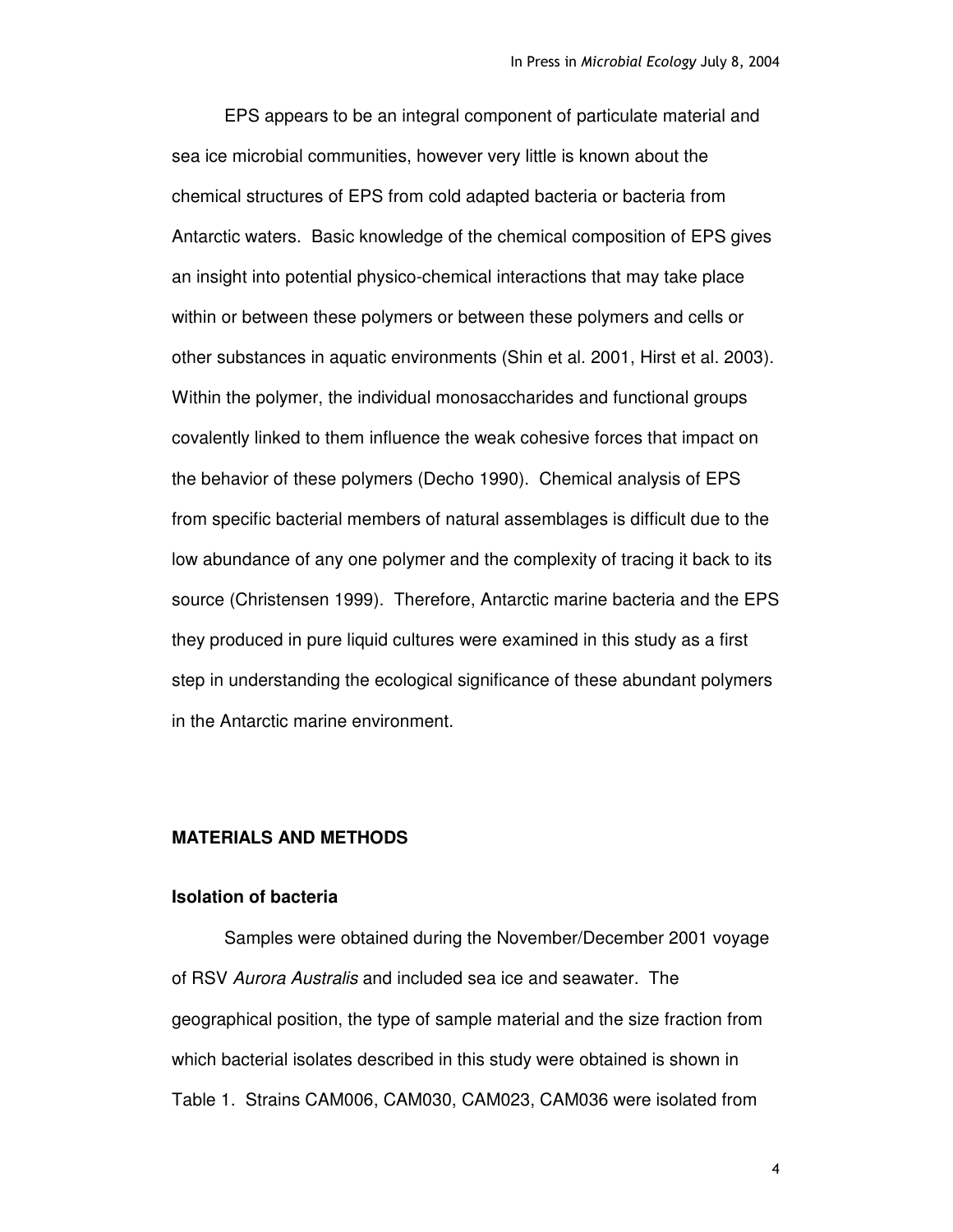particulate material from the Southern Ocean where the sea temperature was approximately 4°C and salinity was 3.5%. CAM005, CAM003, CAM015, CAM025, CAM064, CAM090 were obtained from melted sea ice. Pieces of sea ice (250-500 ml volume) from the bottom layer of ice floes (containing a visible basal algal band assemblage) were collected with a long handled sieve. Sea ice samples including interstitial seawater were combined with 500 ml sterile artificial seawater (2.2% w/v, Sigma) at  $2^{\circ}$ C. Aliquots were plated directly or the samples were stored at  $2^{\circ}$ C for two weeks. This storage temperature was preferable to the alternative (-20 $\rm ^{o}C$ ) for shipboard storage, as the latter would have caused additional freezing of the core and associated seawater, resulting in dramatically reduced viability of isolates. Upon return to Hobart, aliquots of 200 ml of melted sea ice were passed through a Nucleopore 0.8 µm filter placed over a glass fiber filter (Schleicher & Schuell), which had been preheated to 450 $^{\circ}$ C for one hour. The 0.8  $\mu$ m filter or aliquots of 200 µl of the filtrate were placed in separate glass McCartney bottles containing 10 ml seawater nutrient broth (SNB, Bowman and Nichols 2002). These enrichment cultures containing medium and filters or medium and filtrate were incubated for 24 hrs at  $2^{\circ}$ C, then mixed and 200  $\mu$ l aliquots were removed and spread onto SNAgar (SNB with 12 g  $I^1$  agar added prior to sterilization) and SNAgar + Glucose (2%w/v). Agar plates were incubated at 4°C for four weeks. Additional isolates were obtained from a plankton net (20 µm) trawled through the Southern Ocean. Aliquots of 20 µl of material from the cod end of the plankton net were spread onto SNAgar and SNAgar + Glucose ( $2\%$ w/v) and the plates were incubated at  $2^{\circ}$ C.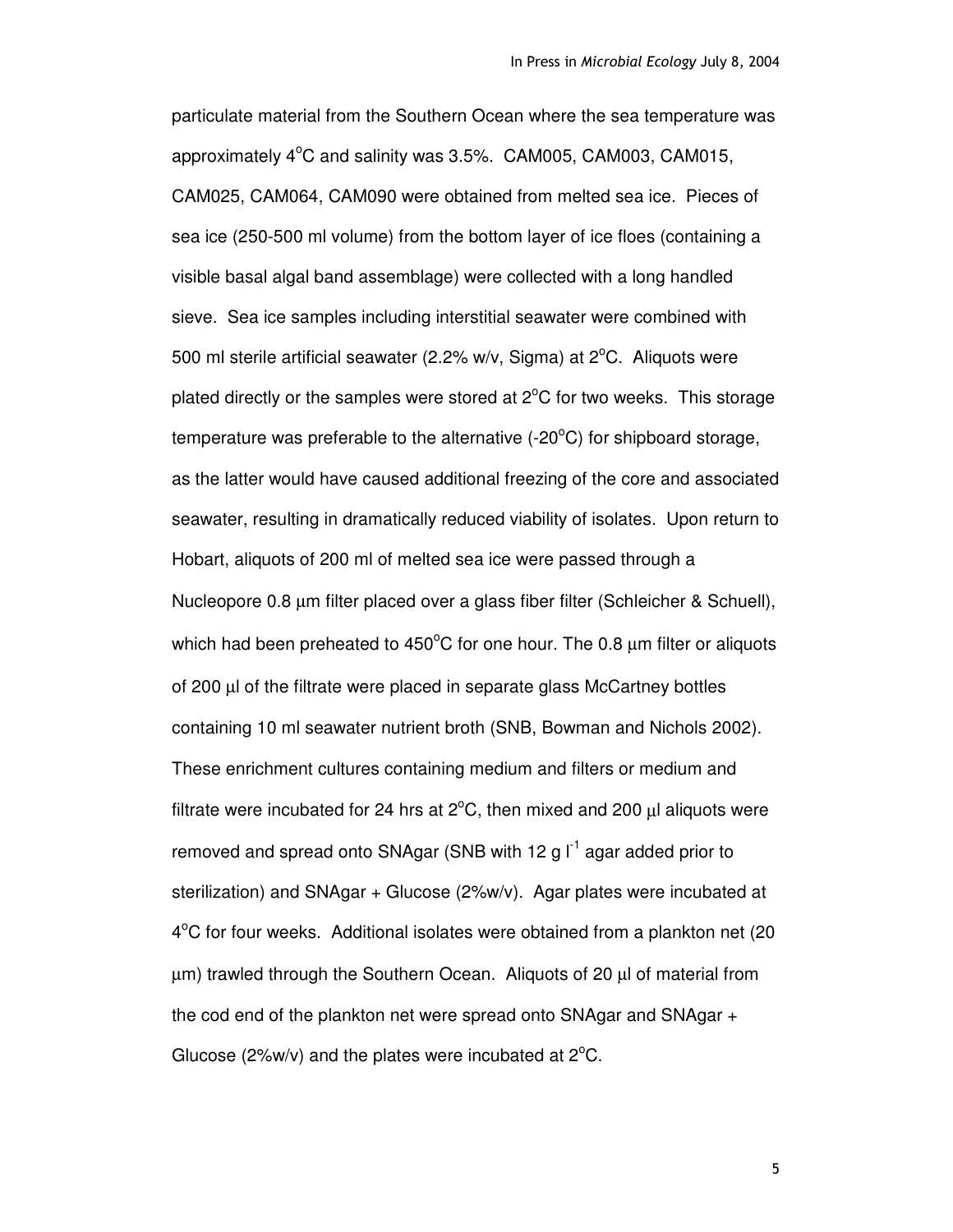After initial isolations, strains were subcultured onto marine agar (MA, 1 g yeast extract, Oxoid L21; 5 g bacteriological peptone, Oxoid L37; 32 g artificial sea salts, Sigma S9883; 15 g agar; 1000 ml distilled water) and MA supplemented with 3% (w/v) glucose (MA+Glu). A glucose solution was prepared and autoclaved separately before being combined with MA. Strains were selected if they displayed a mucoid morphology when grown on MA+Glu. Approximately 300 isolates demonstrating a mucoid morphology were obtained initially from sea ice and marine particulate samples. The ten strains that showed the best growth on  $MA + Glu$  at 20 $^{\circ}$ C with enhanced mucoid morphology were chosen for further analysis.

# **Characterization of bacterial isolates**

*16S rDNA gene sequence analyses* The 16S rDNA genes of ten strains were amplified by PCR according to procedures described by (Bowman et al. 1996) using DNA primers 10F and 1519R. The PCR products were purified by Prep-A-Gene purification (Bio-Rad, CA, USA) and the concentration of purified DNA in each sample was measured using a Smart Spec 3000 (Bio-Rad, Regent Park, NSW, Australia). Sequences were obtained with a Beckman Coulter CEQ 2000 automated sequencer according to protocol specified by manufacturer (Beckman Coulter, Inc, Fullerton, CA, USA).

Sequences were manipulated and aligned using BioEdit v. 5.0.9 (Hall 1999). Sequences were compared to 16S rDNA genes available in the GenBank library by BLAST searching (Atschul et al. 1990) through the National Center for Biotechnology Information (U.S. National Institute of Health) Internet site as described by Bowman et al. (1997). Sequences were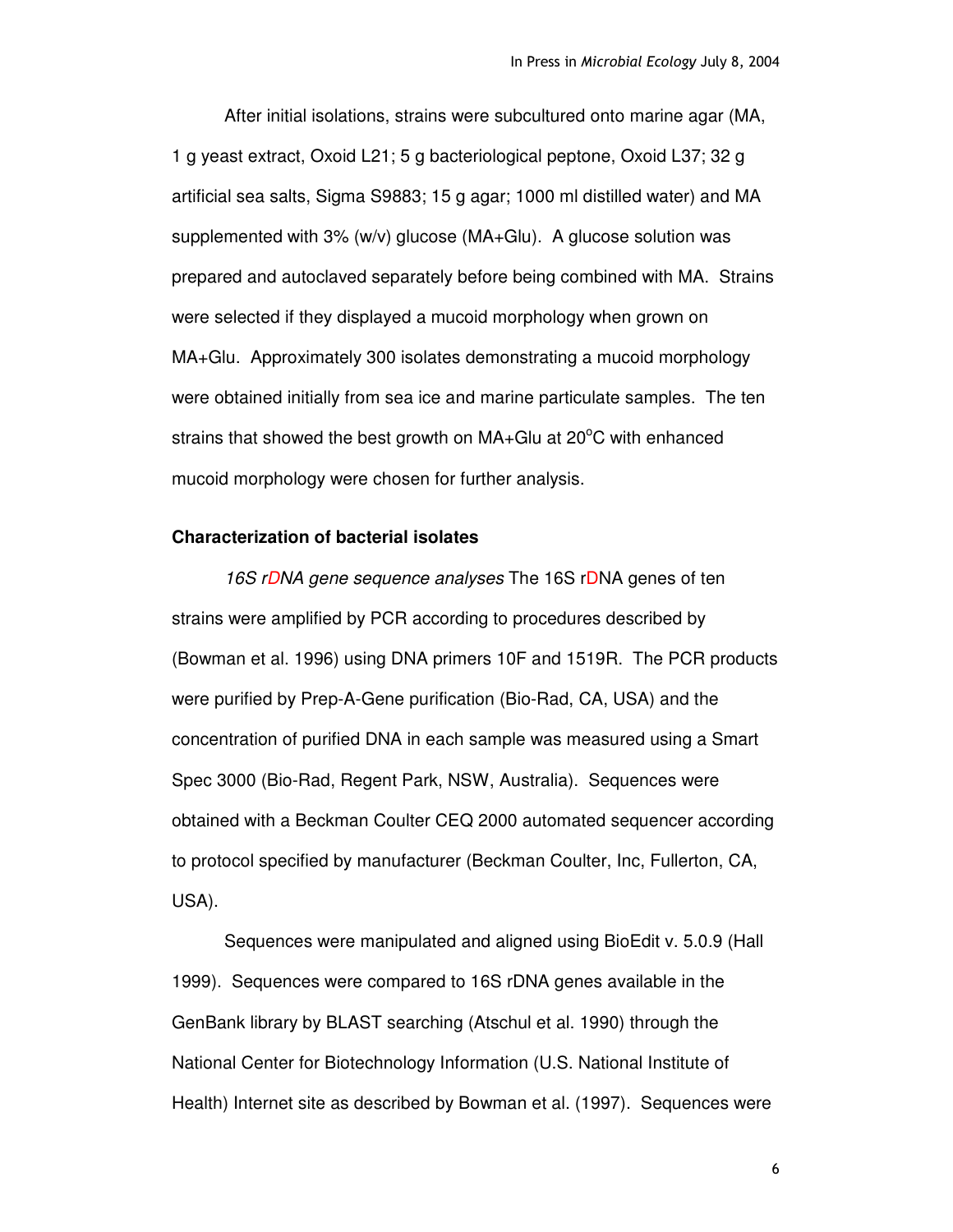aligned to their closest related sequences determined from the BLAST searches. PHYLIP (version 3.57c) (Felsenstein 1993) was used to analyse the sequence data and sequence similarities with the maximum likelihood algorithm option were determined using DNADIST. Phylogenetic trees were constructed by the neighborliness method with the program NEIGHBOR. The sequence for *Escherichia coli* (J01695) was included as an outgroup. Partial sequences for the ten isolates were deposited into GenBank under accession numbers: AY243365, AY243366 and AY586522 to AY586529.

#### **Whole-cell fatty acid analyses**

Growth conditions were the same for all strains so that whole cell fatty acid profiles could be compared. The ten isolates were grown on MA at 12 $^{\circ}$ C for four weeks. This incubation temperature was chosen as it approximates a median growth temperature for Antarctic sea ice bacteria (Bowman et al. 1997a). Whole cell fatty acids were extracted from cell material according the MIDI protocol (Sasser 1990). Fatty acid methyl esters (FAME) were treated with N,O-bis-(trimethylsilyl)-trifluoroacetamide to convert hydroxy acids to their corresponding trimethylsilyl (TMSi) ethers for analysis by gas chromatography (GC) and GC-mass spectrometry. Double bond position and geometry of monounsaturated FAME for selected strains were determined after the formation of dimethyl-disulfide (DMDS) adducts prepared according to methods described previously (Nichols et al. 1986).

GC analyses were performed on a Hewlett Packard 5890A GC fitted with an HP-5 cross-linked methyl silicone fused capillary column (50 m X 0.32 mm i.d.) and flame ionization detector (FID, 310°C) and an HP 7673A auto sampler. Helium was the carrier gas. Samples were injected in splitless

 $\overline{7}$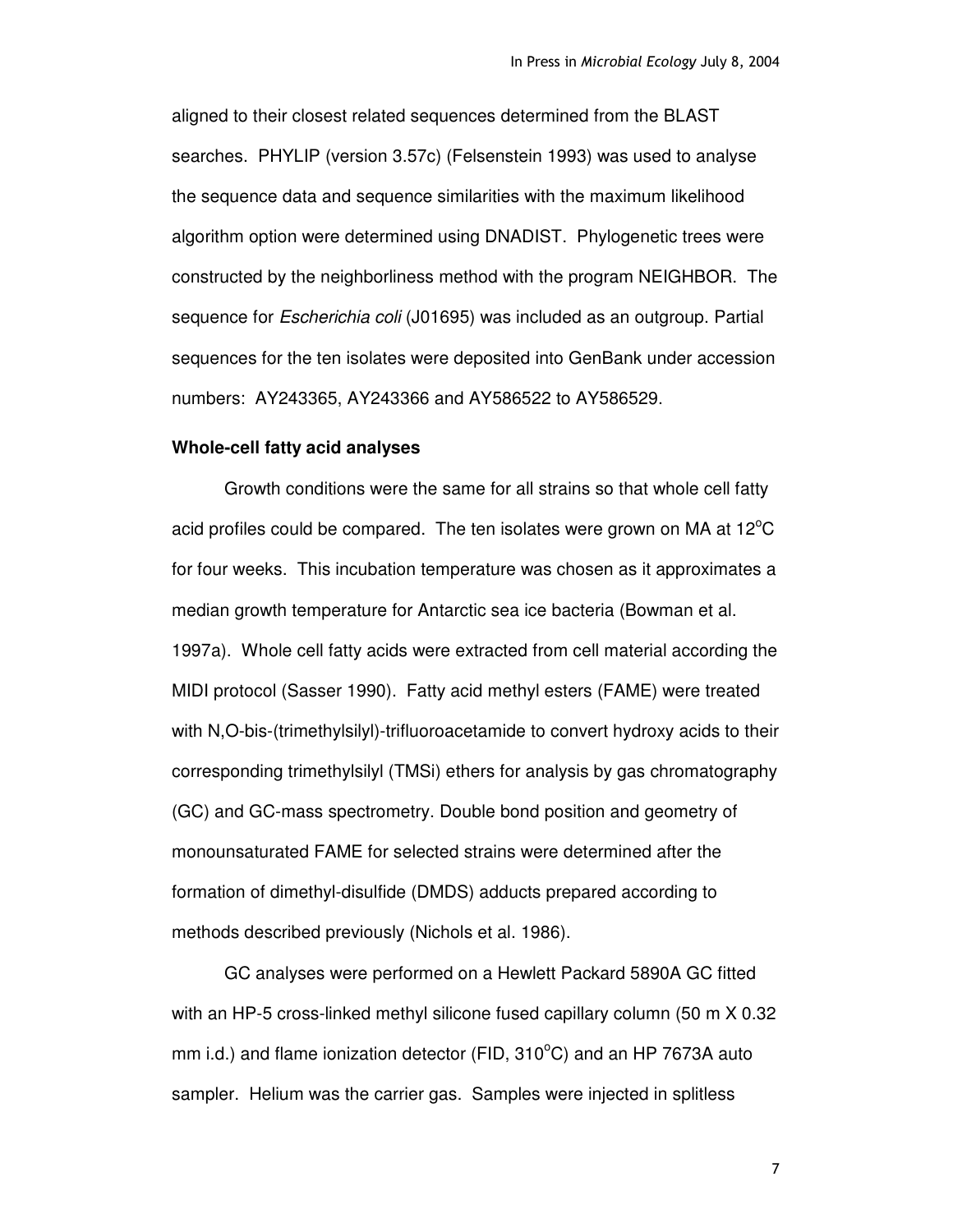mode at an oven temperature of 50°C. After one minute, the oven temperature was raised to 150°C at 30°C min $^{\text{-1}}$  then to 250°C at 2°C min $^{\text{-1}}$ and finally to 300 $^{\circ}$ C at 5 $^{\circ}$ C min<sup>-1</sup>. GC-MS analyses of the FAME were performed using a Finnigan GCQ Plus GC/MS system fitted with on-column injection set at 45°C. Samples were injected using an AS2000 auto sampler into a retention gap attached to a HP 5 Ultra 2, (50 m X 0.32 mm i.d., and 0.17 µm film thickness column using helium for the carrier gas. The chromatograms and mass spectra were analysed using Excalibur software. Peaks were identified by comparison to known and laboratory standards, the library included with the software, and by consideration of the mass spectra.

Fatty acids are designated by the total number of carbon atoms:number of double bonds, followed by the position of the double bond from the terminal (ω) end of the molecule. The suffixes c and t indicate *cis* and *trans* geometry and the prefixes i and a indicate iso and anteiso branching. The position of hydroxyl group (OH) may occur on the second  $(\alpha)$ or third (β) carbon from the carboxyl end of the molecule

# **EPS production and characterization analyses**

#### *Growth of Antarctic isolates in batch cultures for EPS production*

A McCartney bottle containing 20 ml marine broth supplemented with 3 % (w/v) glucose (MB+Glu) was inoculated with approximately ten colonies of each strain from an agar plate (MA+Glu) inoculated ten days earlier and incubated at  $20^{\circ}$ C. This incubation temperature was chosen after growth on solid media (MA+Glu) demonstrated that this was the maximum temperature at which all strains achieved good growth. The 20 ml cultures were shaken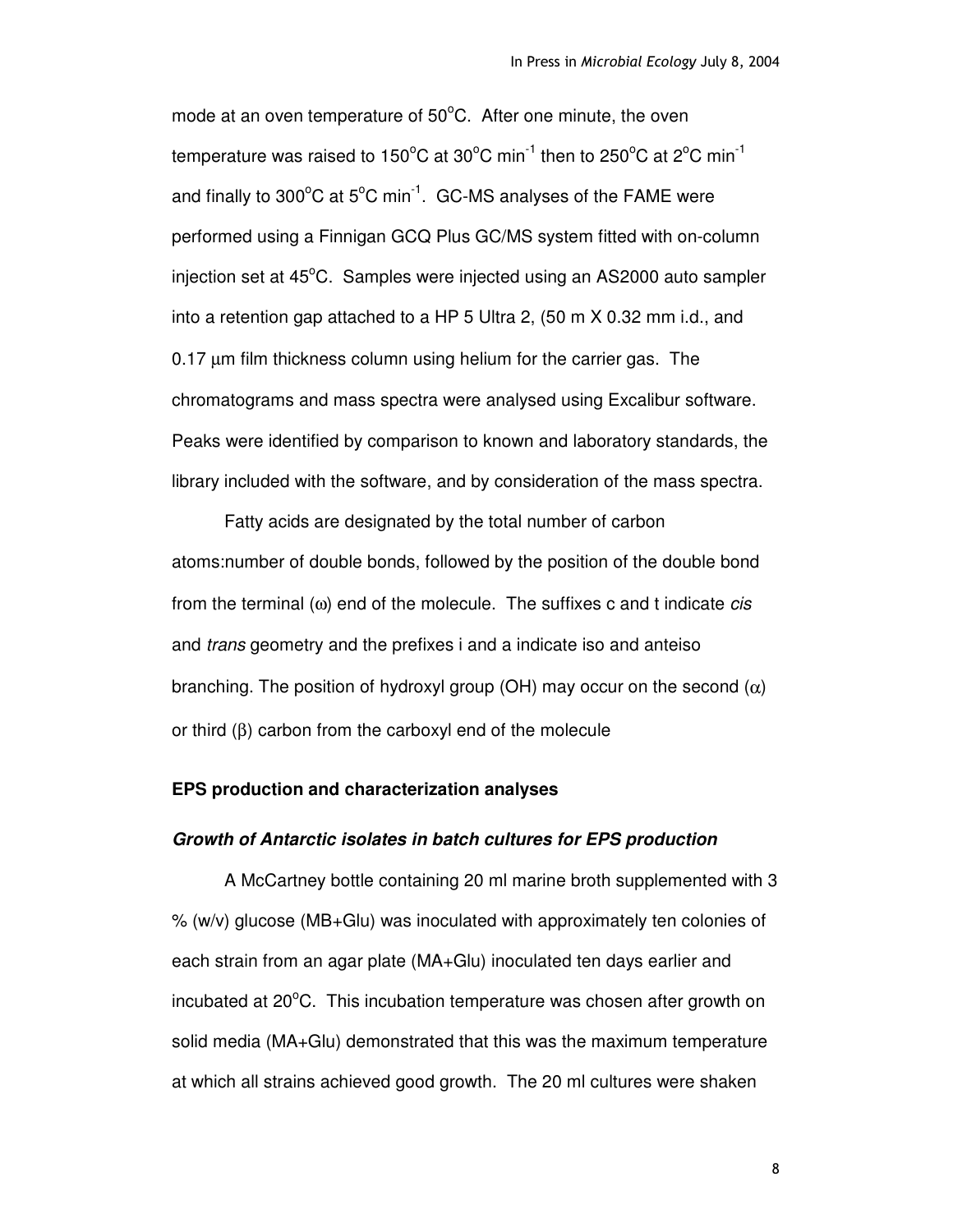for 24 hr (200 rpm) at 20 $^{\circ}$ C. These cultures were used to inoculate 200 ml of the same media and the resulting culture was shaken (200 rpm) and incubated at  $20^{\circ}$ C. After 48 hr, this broth was checked for contamination by subculturing onto a MA+Glu plate and a 10 ml aliquot was removed to measure pH. The remaining broth was used to inoculate 500 ml MB+Glu (pH 7) in a 2 l Schott bottle.

This 500 ml broth culture was bubbled with compressed air (138 kPa). Inlet and outlet air was filtered through a 0.2 µm Midisart filter (Sartorius Australia Pty. Ltd, VIC). Broth cultures were shaken (150 rpm) at 20<sup>o</sup>C for one week. Subculturing onto MA+Glu was used to check for contamination.

## *Isolation and purification of bacterial EPS*

EPS were harvested according to procedures described previously (Mancuso Nichols et al. 2004). Briefly, culture broths were centrifuged at 30000 g for 2 hr at  $4^{\circ}$ C and the supernatants were pressure filtered through cellulose nitrate filters (Sartorius Australia Pty. Ltd., VIC). EPS were precipitated from the final filtrate after the addition of cold ethanol and the resulting precipitates were washed with 70% to 100% ethanol – water mixtures. The EPS were dried in a desiccator and stored at room temperature. To remove excess salts, the EPS were redissolved in distilled water and dialyzed (molecular weight cut off of 0.1 MDa, Spectra/Por, Spectrum Laboratories, CA, USA) against distilled water for 2 days at room temperature (approx 25°C). Excess water was removed under vacuum before lyophilization. The EPS were stored at room temperature until analysis.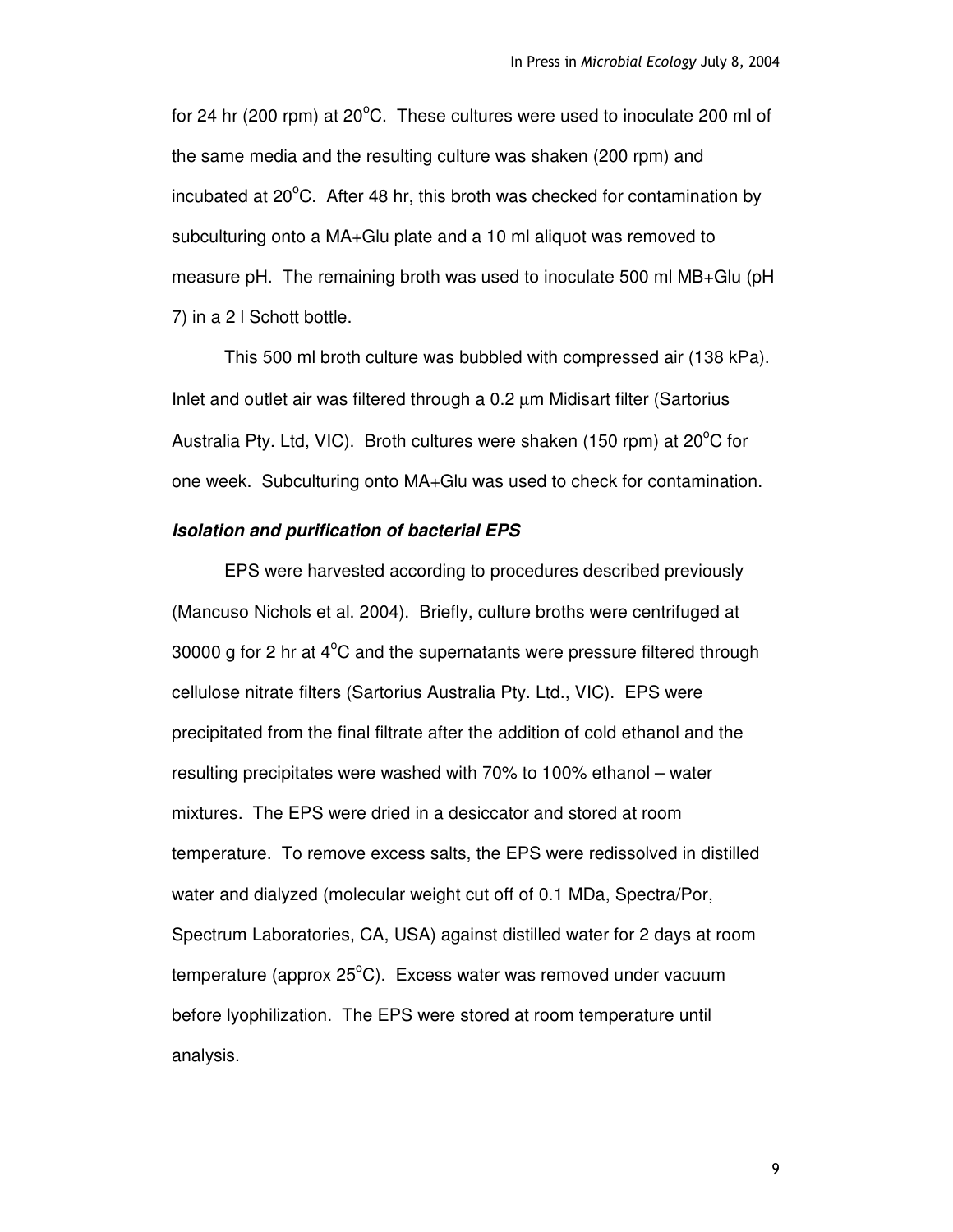## **EPS Characterization**

## *Colorimetric Analyses*

Uronic acid content of the EPS was determined by the metahydroxydiphenyl method (Blumenkrantz and Asboe-Hansen 1973; Filisetti-Cozzi and Carpita 1991). Protein content was determined by the Lowry protein assay (Lowry et al. 1951) with bovine serum albumin as the standard. The total neutral carbohydrate content was determined by the orcinol-sulfuric acid method modified by Rimington (1931).

## *FT-IR Spectroscopy*

Pellets for infrared analysis were prepared by grinding a mixture of 2 mg polysaccharide with 200 mg dry KBr, followed by pressing the mixture into a 16 mm diameter mold. The Fourier transform-infrared (FT-IR) spectra were recorded on a Bruker Vector 22 instrument with a resolution of 4  $\mathrm{cm}^{\text{-1}}$  in the 4000-400 cm<sup>-1</sup> region. Approximate sulfate content was determined by FT-IR spectroscopy according to the method of Lijour et al. (1994).

# *Monosaccharide analyses*

To a solution containing 250 µg total EPS, 50 µg erythritol was added as an internal standard. Samples for GC analyses were prepared in triplicate and freeze-dried. The polymer was hydrolysed by the addition of methanolic HCI (3N, Supelco, PA, USA) and heating for 16 hr at 80°C (Kamerling et al. 1975, modified by Montreuil et al. 1986). The monosaccharides were converted to their TMSi derivatives by the addition of Bis- (trimethylsilyl)trifluoroacetamide:trimethylchlorosilane / 99:1 (Supelco, PA,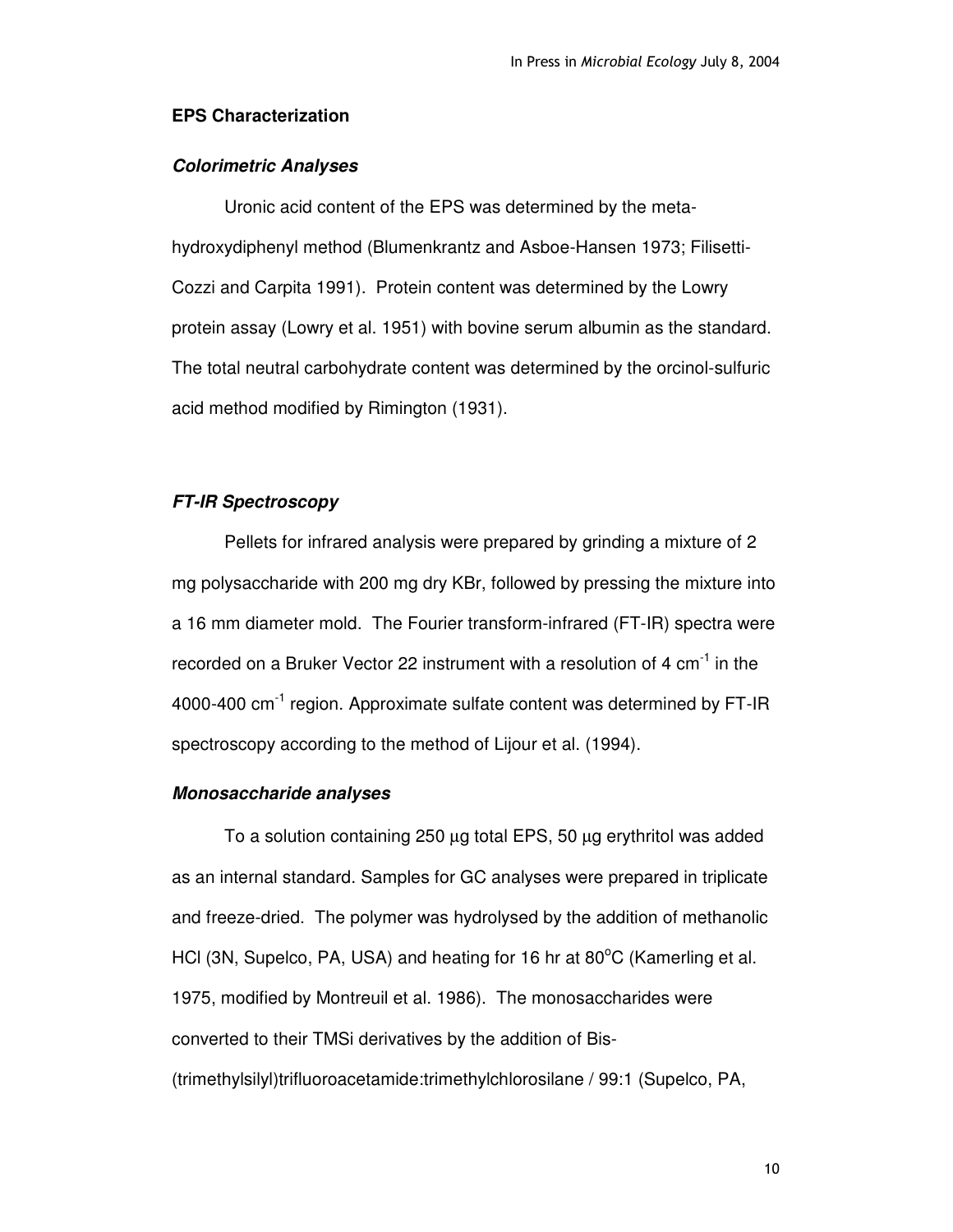USA) and pyridine. The samples were held at room temperature for 2 hr, then dried under nitrogen and redissolved in dichloromethane prior to analyses.

#### *Gas Chromatography*

Analyses of the monosaccharides as trimethylsilyl derivatives were performed on a GC8000 (Fisons, Paris, France) GC fitted with an automatic injector, an FID (300 $^{\circ}$ C) and a CP-Sil-5CB glass capillary column (0.32 mm X 60 m, Chrompac, Varian, France). Hydrogen was the carrier gas. The GC oven was temperature programmed as follows:  $50^{\circ}$ C for 1 min then an increase of 20 $\mathrm{^oC/m}$ in until 120 $\mathrm{^oC}$ , followed by a gradient of 2 $\mathrm{^oC/m}$ in until  $240^{\circ}$ C.

#### *Size exclusion chromatography*

Molecular weights of EPS were determined by size exclusion chromatography (SEC). The eluant was a 0.1 M NaNO<sub>3</sub> in water with 0.02% (w/v) sodium azide added. The analyses were carried out at room temperature. An isocratic pump (Spectra Physics P100, Thermo Separations, Bordeaux, France) with a flow rate of 1 ml min<sup>-1</sup> and a TSK gel PW6000 column (Toyo Haas, Frankfurt, Germany) was used (60 cm x 0.7 cm) with pectin as a standard. For detection, a differential refractometer (Shodex RI71, Shodex, Tokyo, Japan) and a multiangle light scattering detector described elsewhere (Busnel et al. 1995) were employed. The polydispersity  $(I_p)$  is the ratio of the molecular weights based on the weight of the molecules  $(M_w)$  to the molecular weight based on the number of molecules  $(M_n)$ , relative to the pectine standard  $(M_w / M_n = I_n)$ .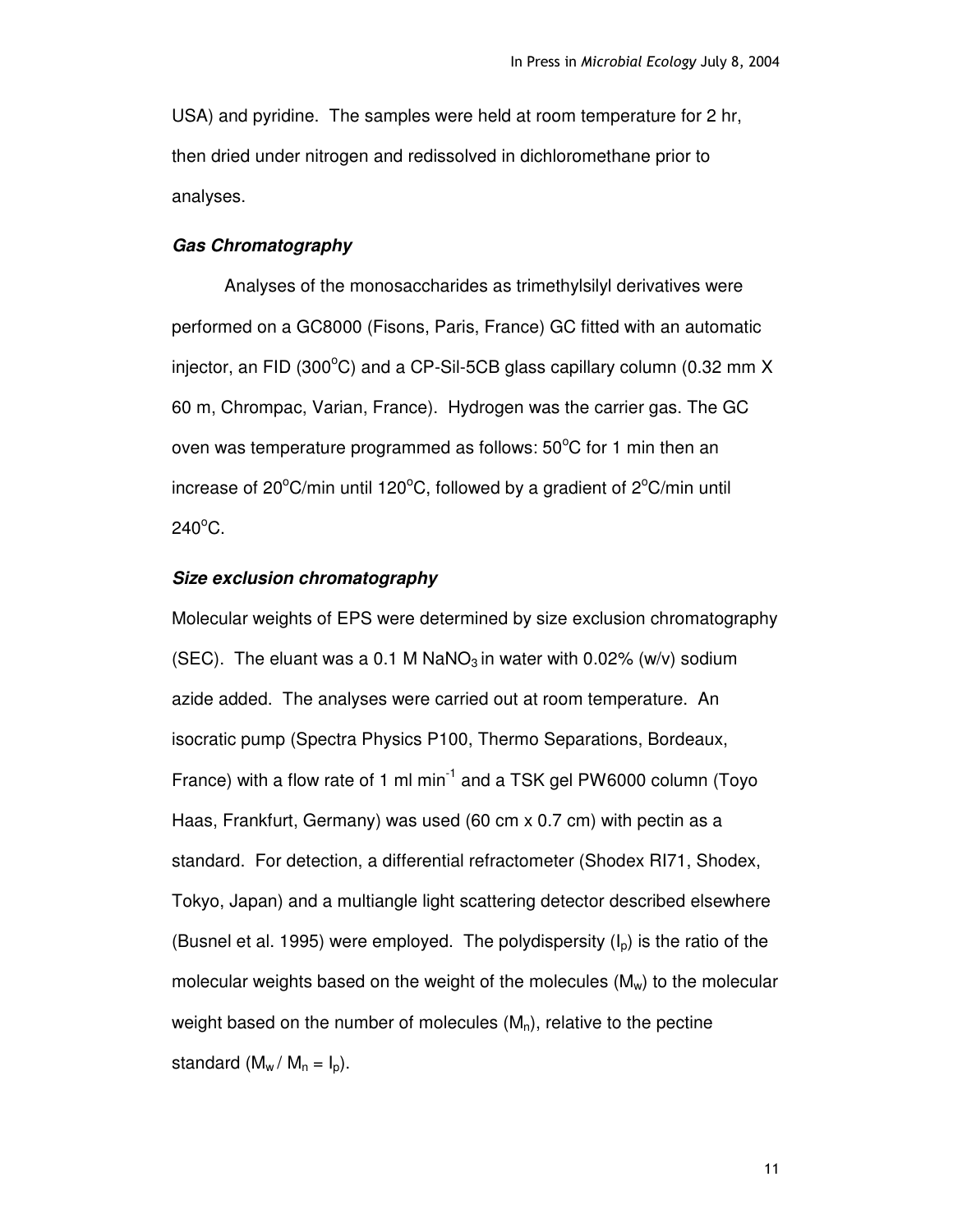#### **RESULTS**

## **Isolation and characterization of bacteria**

Several hundred isolates from sea ice and particulate material displayed mucoid morphology at  $2^{\circ}$ C on media with added glucose. Due to time constraints, the ten isolates that showed the best growth and enhanced mucoid morphology on MA+Glu, relative to MA at 20°C were selected for further characterization. All ten isolates were Gram-negative rods and showed growth in the temperature range of  $4^{\circ}$ C to 20 $^{\circ}$ C. All isolates except CAM030 also displayed good growth and mucoid morphologies on MA+Glu after one week at 25 $\mathrm{^{\circ}C}$ . None of the strains was able to grow at 37 $\mathrm{^{\circ}C}$ . These isolates therefore, appear to be psychrotolerant.

According to 16S rRNA sequencing results, the ten isolates belonged to the order *Alteromonadaceae* (Figure 1) and the family *Flavobacteriaceae* (Figure 2). CAM003, CAM015, CAM023, CAM025, CAM036 and CAM064 were closely related and grouped in a sub-branch of the genus *Pseudoalteromonas* in which many Antarctic strains are found (Bowman 1998). The fatty acid profiles for these six *Pseudoalteromonas* isolates were consistent with the 16S rRNA identifications and are supported by other studies (Bozal et al. 1997; Bowman 1998, Table 2). Based on 16S rDNA data, CAM090 was most similar to *Shewanella livingstonensis* (Figure 1Bozal et al. 2002Bozal et al. 2002Bozal et al. 2002). The whole cell fatty acid profile of CAM090 was very similar to that presented by Bozal et al. (2002) for *Shewanella livingstonensis* and included i13:0 and 16:1ω7c as the most abundant whole cell fatty acids. The whole cell fatty acid profiles for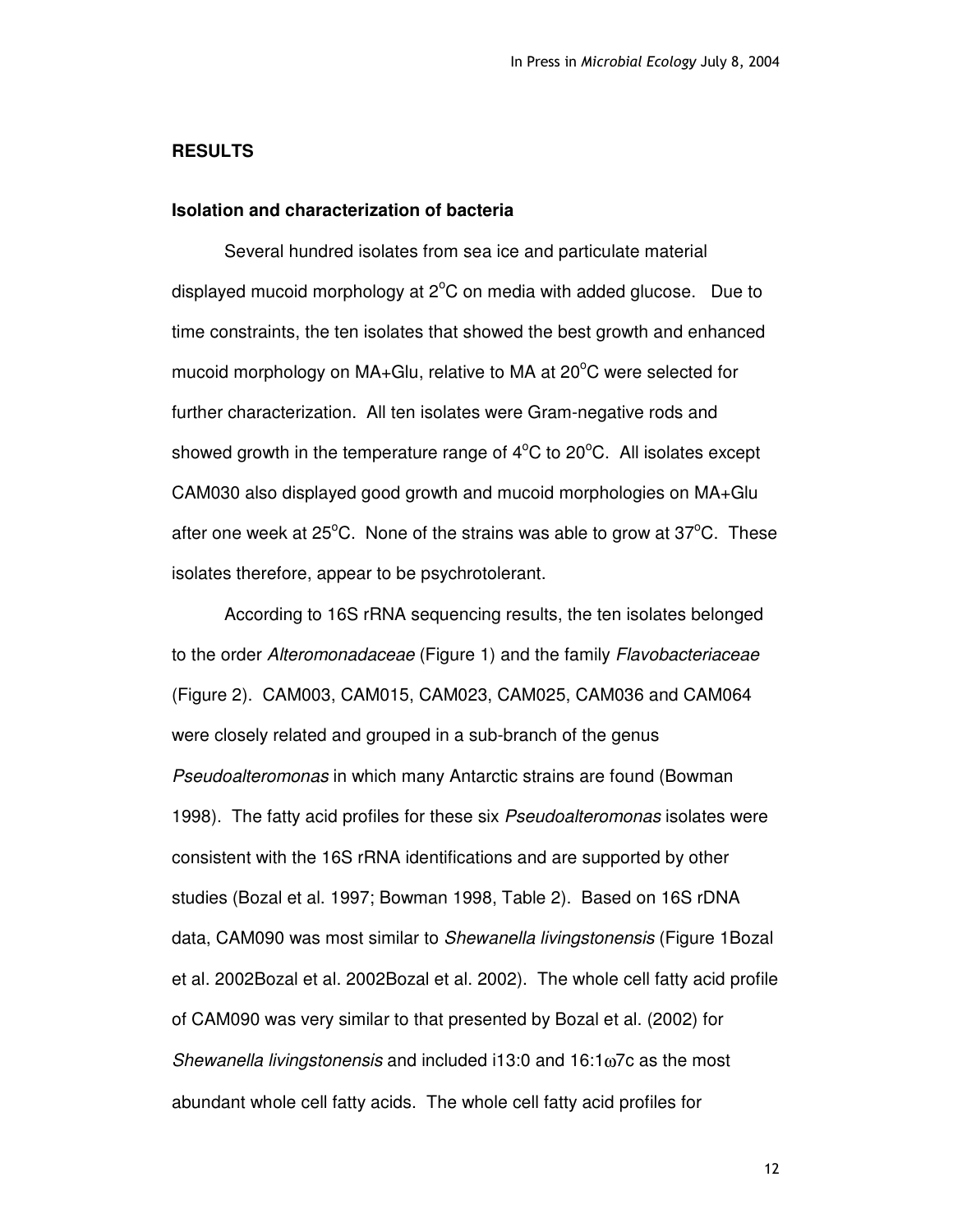CAM003, CAM015, CAM023, CAM025, CAM036 and CAM064 showed many similarities to that of CAM090 (Table 2). As the genera *Pseudoalteromonas* and *Shewanella* belong to the order *Alteromonas,* these seven isolates are therefore members of the class, "*Gammaproteobacteria*".

CAM006 was identified by 16S rDNA sequencing as being closely related to *Polaribacter irgensii* (Gosink et al. 1998) and CAM005 was related to *Flavobacterium frigidarium* (Humphry et al. 2001). Strain CAM030 was distant from validly described species within family *Flavobacteriaceae* and was most closely related to the species *Myroides odoratus* (Gherna and Woese 1992; Vancanneyt et al. 1996, Figure 2). As a group, CAM005, CAM006 and CAM030 had whole cell fatty acid profiles typical of the *Cytophaga-Flexibacter-Bacteriodes* (CFB) phylum, and were dominated by branched chain fatty acids including: i15:1ω10c, i15:0 and β-OH i15:0. Differences were apparent between the whole cell fatty acid profiles of the three strains (Table 2). A study by Gosink et al. (1998) showed that β-OH i15:0 was the most abundant (38%) whole cell fatty acid in *Polaribacter irigensii*. We found β-OH i15:0 present at 20% of the total fatty acids and i15:0 (15%) as the second most abundant whole cell fatty acid in CAM006 and this was in agreement with the earlier findings. In a study by Bernardet et al. (1996) the most abundant whole cell fatty acids of *Flavobacterium* species were reported and are consistent with the whole cell fatty acid profile of *Flavobacterium odoratus* (since renamed as *Myroides odoratus*) and were identified as: i15:0 (39%),  $\beta$ -OH i17:0 (9%). These were also abundant in CAM030: i15:0 (19%),  $\beta$ -OH i17:0 (4%). There were many minor whole cell fatty acids common between the strains, however, one obvious difference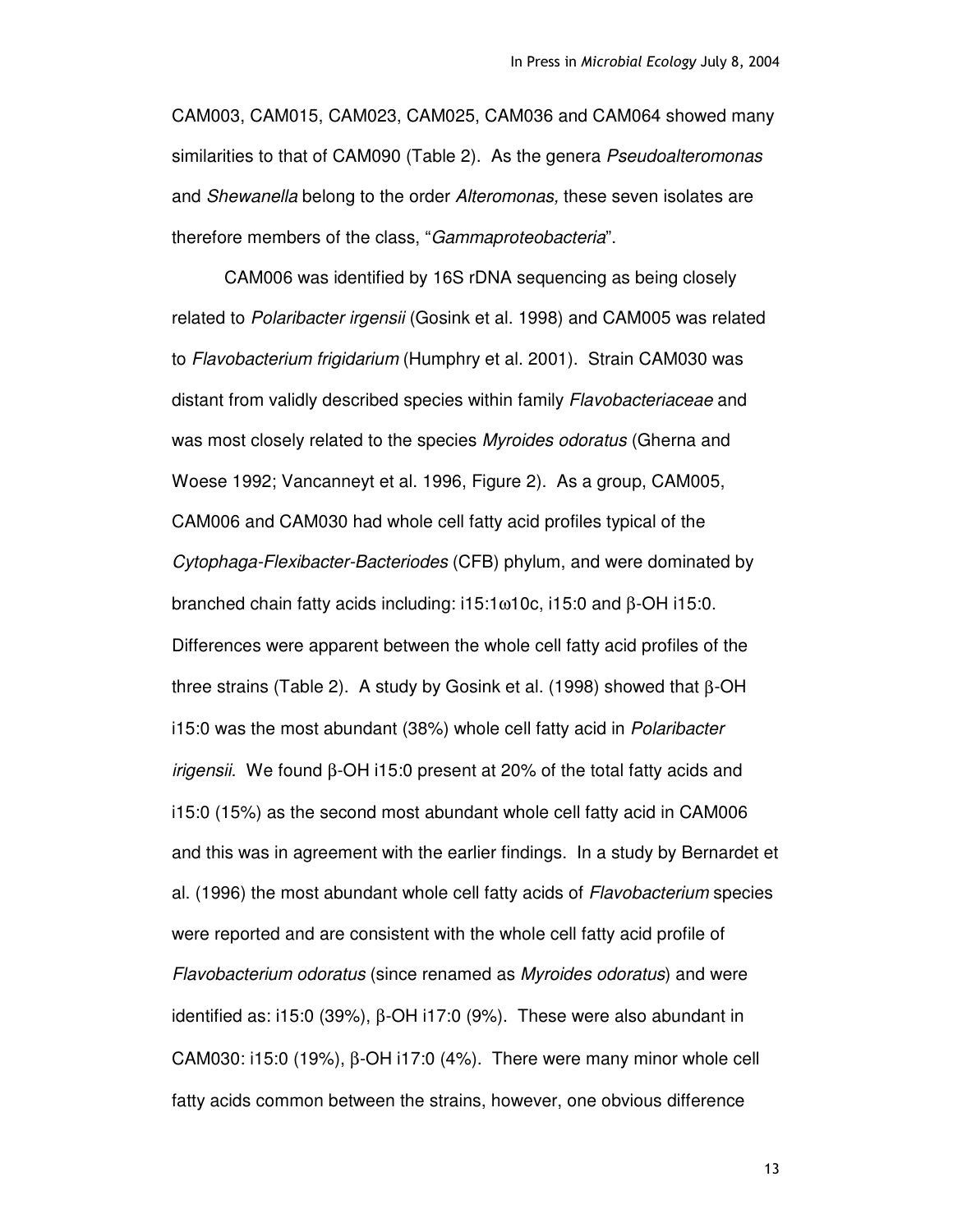was the presence in large amounts of i15:1 $\omega$ 10c in CAM030 (22%) and in the other *Flavobacterium* species reported in this study but the absence of this fatty acid in *Myroides odoratus*. As 16S rRNA sequencing results showed that CAM030 was more closely related to *Myroides odoratus* than to any of the other genera in the *Flavobacteriaceae* family, further work is necessary to identify this Antarctic marine isolate. Phylogenetically these three isolates, as members of family *Flavobacteriaceae*, are also part of the larger CFB phylum.

## **Chemical characterization of EPS**

Figure 3 shows the approximate contribution of neutral sugars, uronic acids, amino sugars, sulfates and proteins to the EPS produced by each strain. Data are reported as percentages of the total EPS on a weight basis. Neutral sugars accounted for nearly half of all ten EPS. Uronic acids made up the second most abundant fraction of EPS from CAM030, CAM023, CAM025, CAM036, CAM064 and CAM090. Protein was a major component of EPS from CAM005, CAM006 and CAM015. The protein content in EPS from CAM005, CAM006 was 40% and 50% respectively. Purification of these EPS included high-speed centrifugation, followed by pressure filtration, dialysis (0.1 MDa cut-off) and ethanol precipitation. These steps were expected to have removed cellular material and unbound proteins, which would have otherwise contributed to elevated protein levels. The protein in these EPS may be bound to the polysaccharide and further analyses are required to better understand these structures. FT-IR analyses showed EPS from CAM003 to have approximately 15% sulfate, while EPS of strains CAM025, CAM036 and CAM064 contained lower percentages of sulfate.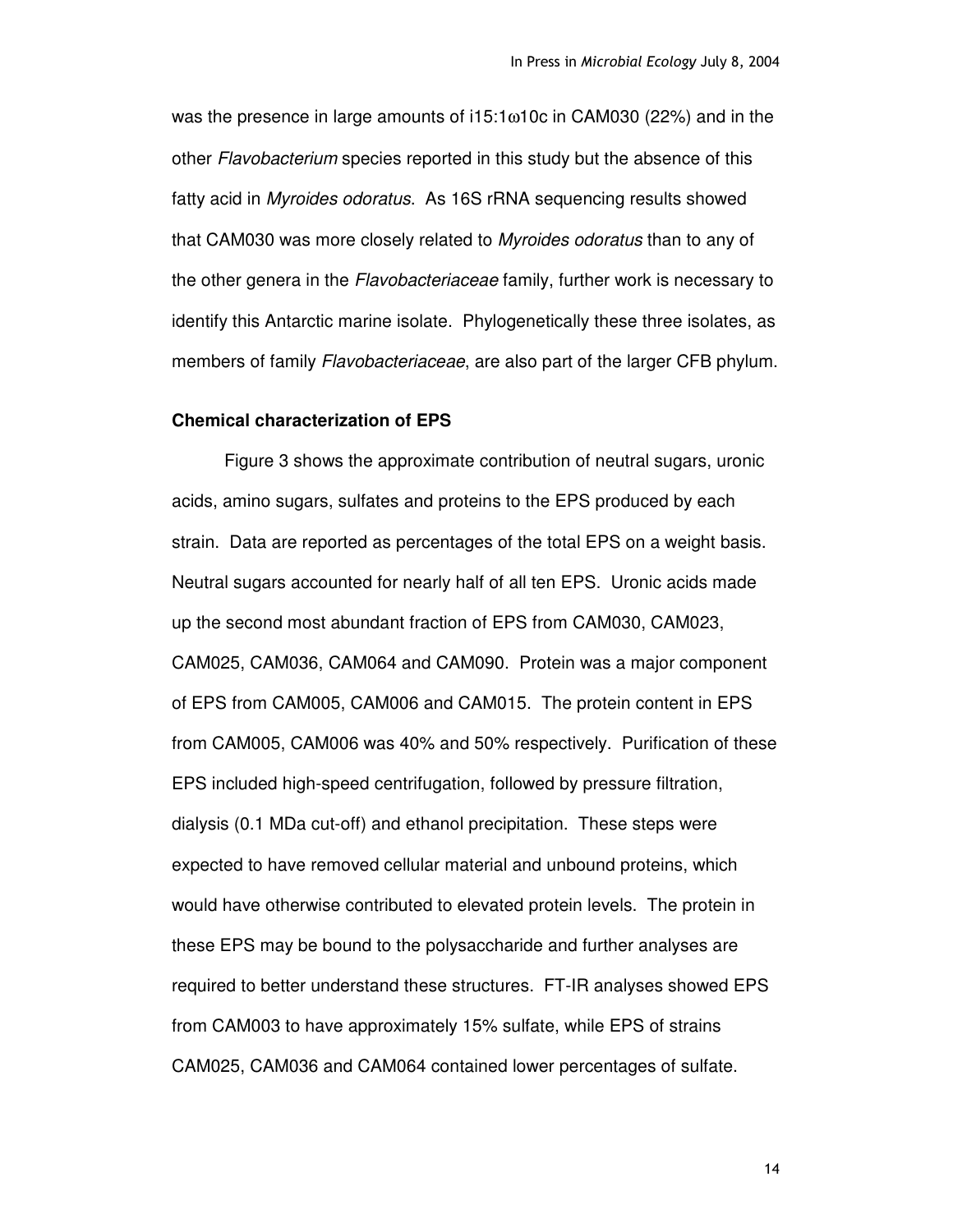Amino sugars were present in EPS from several strains as determined by GC analysis (Figure 3).

The abundances of monosaccharide components in EPS produced by each isolate were presented as percentage of total monosaccharides (Table 3). Mannose represented the most abundant neutral sugar in the EPS, especially in the EPS of strains CAM003, CAM005, CAM030, CAM006, CAM064 and CAM090. *Pseudoalteromonas* sp. CAM003 contained high percentages of both fucose and mannose while closely related strains CAM023 and CAM025, by contrast, included glucose as the most abundant neutral sugar. *Pseudoalteromonas* sp. CAM036 contained mannose and glucose as well as galacturonic acid in nearly equal amounts, on a percentage basis. The amino sugars, N-acetyl galactosamine and N-acetyl glucosamine, were present in high amounts in CAM030 (approximately 10%). N-acetyl galactosamine was also present in CAM036 and CAM064 at 14 and 11% respectively (Table 3).

Average molecular weights of EPS are presented in Table 4. Polydispersity gives an indication of the molecular weight distribution or range of size homogeneity within each polymer. As polydispersity increases, there is a larger difference between the sizes of the largest molecules and the smallest molecules. All polymers in this study had a polydispersity below 2.5 based on the molecular weight measurements. This data indicates that for each EPS analysed, only one polymer was present and this polymer was relatively homogeneous with respect to molecular weight.

The EPS produced by strains CAM003, CAM005, CAM006, CAM015, CAM023, CAM025 and CAM036 had molecular weights greater than 1.7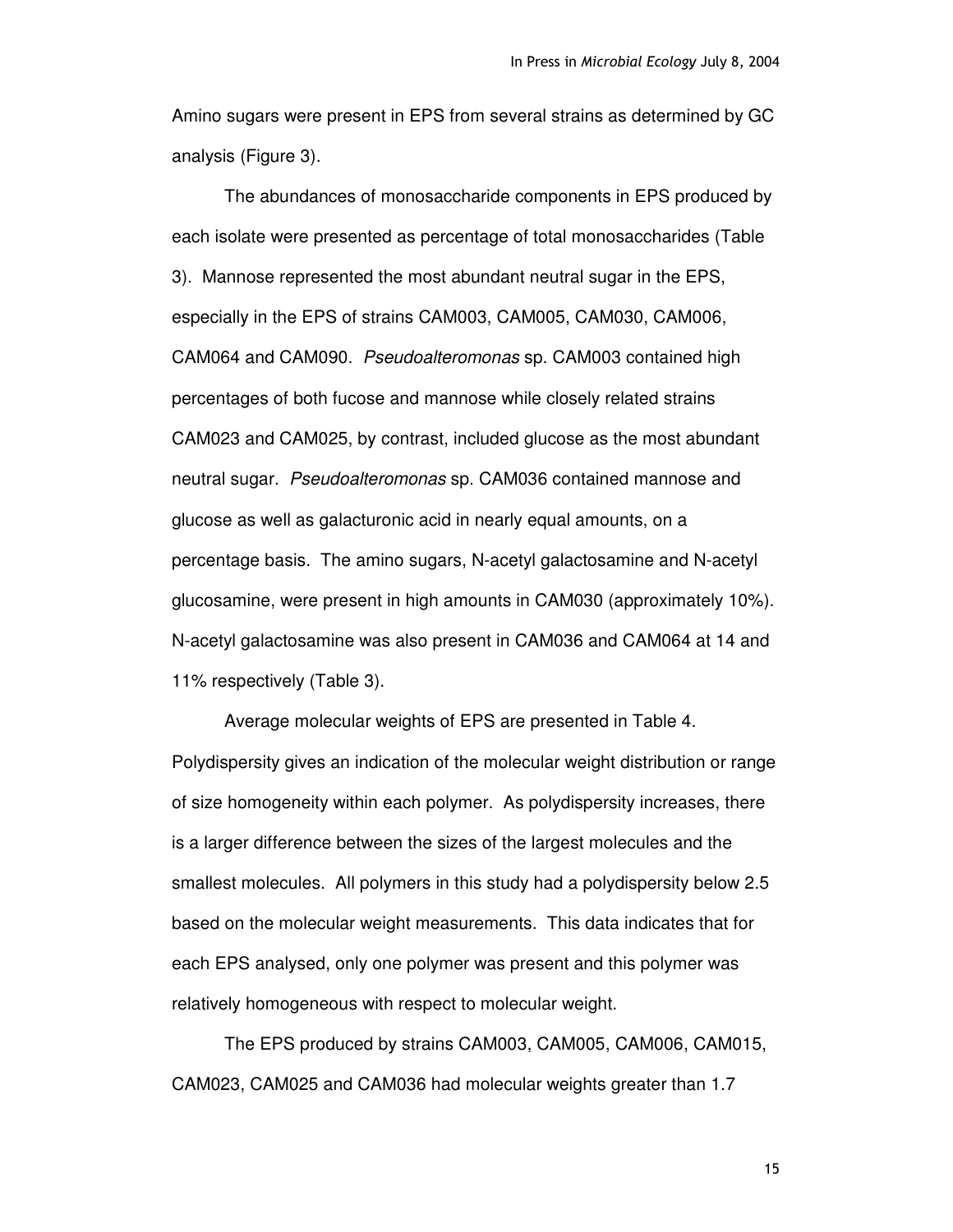MDa. CAM030, CAM064 and CAM090 produced EPS with molecular weights less than 0.2 MDa. Molecular weight measurements also indicated a wide range in the average molecular weight of EPS produced by the Antarctic marine isolates examined in this study. Large differences were apparent between the EPS produced by the closely related strains CAM025 and CAM064, with CAM025 producing the EPS with the highest molecular weight (5.7 MDa) and CAM064 producing one of the smallest (0.1 MDa).

## **DISCUSSION**

#### **Characterization of bacteria**

Studies of the diversity of polar sea ice and seawater microbial communities have shown that the "*Gammaproteobacteria"* and CFBs are the dominant taxonomic groupings generally found in this environment as determined by cultivation and non-cultivation dependant techniques (Bowman et al. 1997b; Simon et al. 1999; Staley and Gosink 1999; Brinkmeyer et al. 2003). The ten Antarctic marine bacterial isolates examined in this study belong to these phylogenetic groups as demonstrated by results from 16S rDNA sequencing and whole cell fatty acid analysis. Our data also indicated that six of the ten strains investigated were in a clade within the genus *Pseudoalteromonas* particularly common in the Southern Ocean, especially in sea ice (Bowman 1998).

# **Characterization of EPS**

The EPS produced by the ten Antarctic strains were diverse with respect to crude chemical (Figure 3) and monosaccharide (Table 3)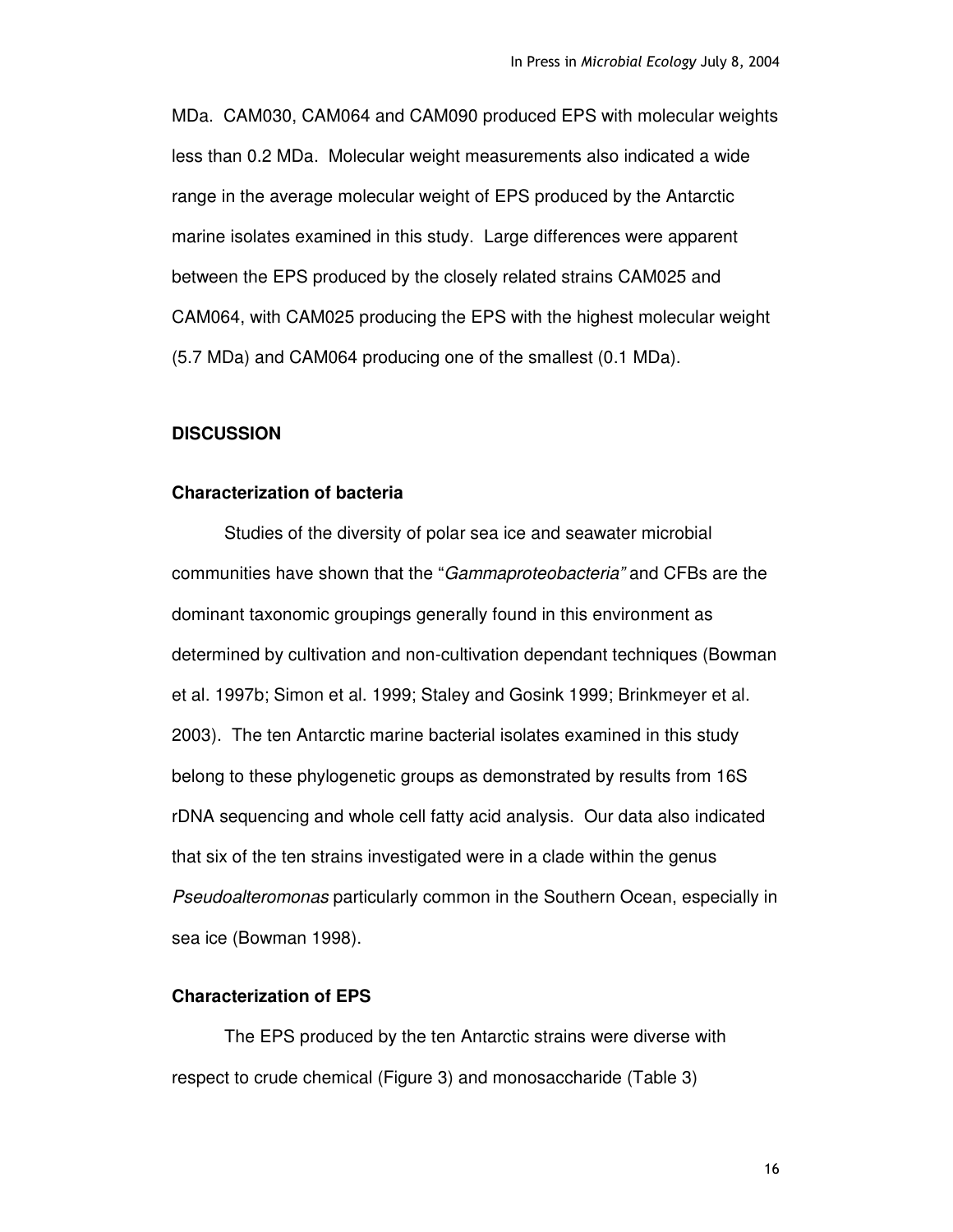composition. In a study of *Pseudomonas antarctica*, NF3, (Bozal et al. 1994, Bozal et al. 1997), crude chemical analysis of exopolymers produced by this strain showed a high protein content, while individual monosaccharide data were not presented. Capsular material, generally high in proteins (Kenne and Lindberg 1983), was included in the fraction analysed in this earlier study. As our study examines EPS excreted into the media, comparison of these two data sets is not possible. A study by Corsaro et al. (2004) examined the exopolymers produced by another Antarctic marine isolate, *Pseudomonas haloplanktis* TAC 125, and showed the polysaccharide component to consist of mannose with traces of glucose. Since the fraction examined in this study also included the LPS layer, it is not possible to compare these results with those of our study. Excreted EPS produced by non-marine strains was analysed in a study by Ford et al. (1991). Uronic acids made up less that 1% of the total carbohydrates. This is significantly lower than the uronic content of the EPS examined in the current study.

The EPS produced by several deep-sea hydrothermal vent bacterial isolates have been well characterized (Rougeaux et al. 1996), including two from genus *Pseudoalteromnas*. Despite the strains belonging to two different species, the EPS produced by these deep-sea isolates were very similar with respect to crude chemical and monosaccharide composition. These results contrast with those presented in a previous study (Mancuso Nichols et al. 2004) and this one, in which EPS produced by closely related strains in the genus *Pseudoalteromonas* vary substantially. Sulfate content was noted as the only structural difference between the polymers in the two hydrothermal vent strains and sulfate content may have had an influence on the intrinsic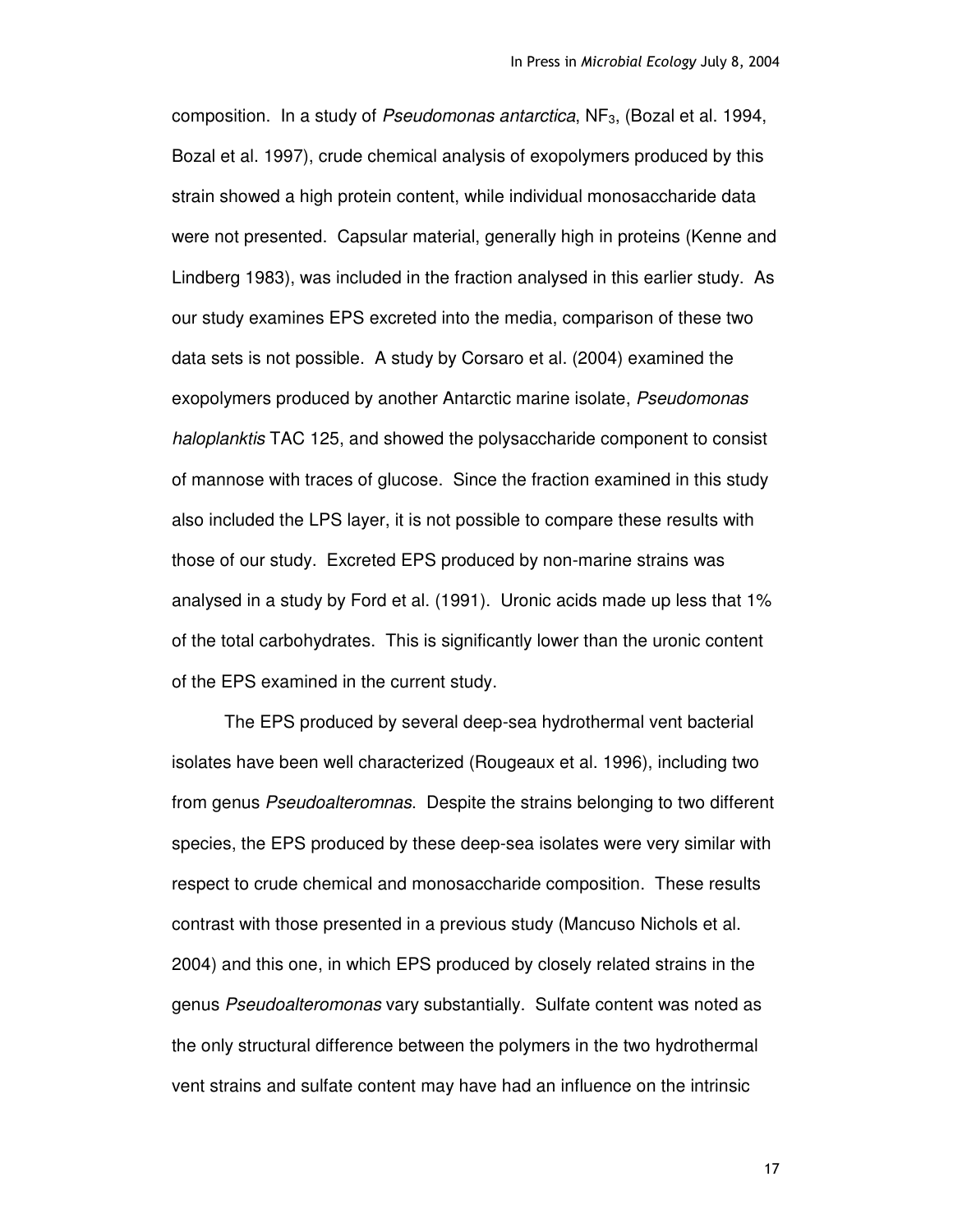viscosity of these polymers since it also varied. Another study found two closely related hydrothermal vent bacteria from different subspecies of *Alteromonas macleodii*, and isolated from different sites, produced very different EPS under the same growth conditions (Cambon-Bonavita et al. 2002). These EPS show a high metal binding capacity (Loaec et al. 1998). This quality has been attributed to chemical characteristic also present in the EPS produced by the Antarctic marine isolates examined in this study, including carboxyl groups present in uronic acids, amides present in amino sugars, sulfates and to a lesser extent to hydroxyl groups, which are abundant in all monosaccharides. These EPS are thought to aid in attaching bacteria to the hydrothermal chimney as well as lowering the concentrations of toxic heavy metals in the microenvironment.

Monosaccharide analyses of the ten EPS examined in this study showed that pentoses (ribose and xylose), hexoses (glucose, galactose, mannose, rhamnose and fucose), amino sugars (N-acetyl glucosamine, Nacetyl galactosamine) and uronic acids (glucuronic acid and galacturonic acid) were present, with glucose, galactose or mannose being the most abundant monosaccharides. These sugars are typically found in bacterial EPS (Kenne and Lindberg 1983). A survey of EPS produced by pure cultures of seawater isolates by Kennedy and Sutherland (1987) shows that this is also the case for EPS produced by marine bacteria. Arabinose was present, to varying degrees, in all EPS examined in this study and xylose was present as a minor component in CAM030, CAM090 and CAM090. Arabinose and xylose are not commonly found in bacterial EPS (Kenne and Lindberg 1983). The significance of these finding requires further investigation.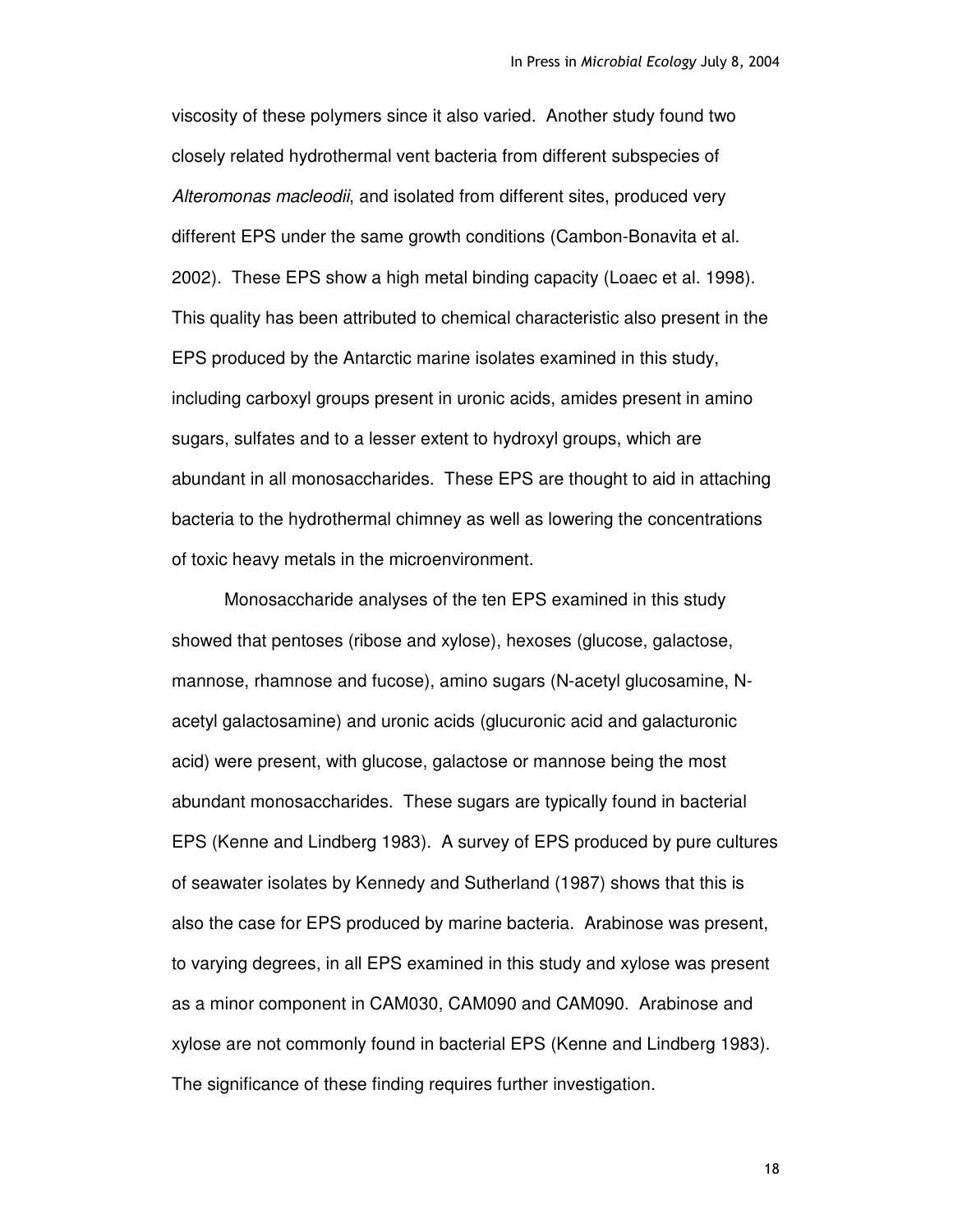#### **The ecological role of EPS**

In both sea ice and marine particulate material, bacteria are seen as an integral part of the trophodynamics and are credited with a critical importance in the organic carbon cycle (Grossmann and Dieckmann 1994; Azam 1998). Bacterial polysaccharides form the fibrillar frame work, act as glue in the ultrastructure and provide the structural network for microbial associations within marine aggregates (Flemming and Wingender 2001a, Biddanda 1986; Heissenberger et al. 1996, Decho and Herndl 1995). Studies of sea ice microbial communities also have found bacteria to be strongly particle associated (Sullivan and Palmisano 1984, Grossi et al. 1984). More recent results showed that microbial EPS was produced in high concentrations and it was suggested that it played an important role in cryoprotection (Krembs et al. 2002, Junge et al. 2004).

Exopolymers produced by marine bacteria generally contain 20-50% of the polysaccharide as uronic acid (Kennedy and Sutherland 1987). Uronic acids contain an acidic carboxyl group that is ionisable at seawater pH. This contributes a negative charge to the overall polymer (Decho 1990). Sulfate was thought to occur only in polysaccharides produced by Archaea and Cyanobacteria until recently, and its presence in polymers produced by prokaryotes is seen as very uncommon (Arias et al. 2003). When sulfate is present as a functional group, it also contributes to the anionic quality of these EPS in seawater (Leppard et al. 1996). The overall negative charge gives the molecule a 'sticky' quality. This 'stickiness' is important in terms of the affinity of these EPS for binding to cations such as dissolved metals (Brown and Lester 1982). Based on the data presented, the EPS from our isolates, which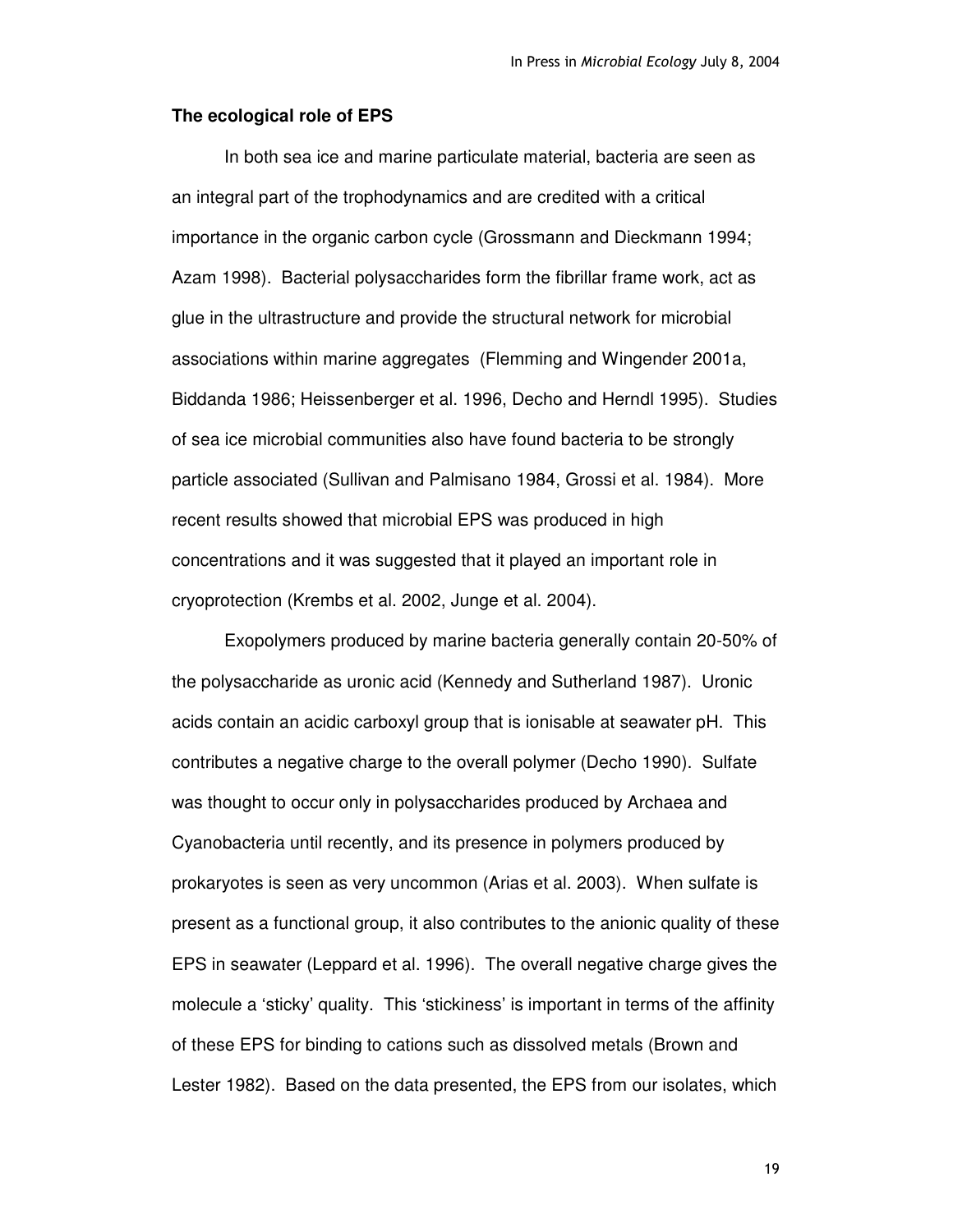contain uronic acids as well as sulfates, would be in a highly polyanionic state in the marine environment.

The availability of iron (Fe<sup>+3</sup>) as a trace metal is of critical importance in the Southern Ocean where it is know to limit primary production (Scharek et al. 1997). As much as 99% of dissolved iron in the ocean is bound to organic ligands (Wu et al. 2001). Our results indicate that several of the EPS produced by Antarctic bacterial isolates derived from Southern Ocean particulate material included uronic acids and/or sulfates (CAM030, CAM006, CAM23 and CAM036, Figure 3). These EPS may be acting as ligands for cations such as iron and other trace metals in the Southern Ocean environment. A study of Arctic sea ice demonstrated that photosynthesis rates by phytoplankton from under the ice were stimulated to similar levels by sea ice extracts as they were by the chelator, ethylenediamine tetra-acetic acid and trace metals (Apollonio et al. 2002). From those results, the authors suggested that a natural 'conditioning agent' is produced within the bottom-ice algal layer that enhances phytoplankton growth. Sea ice bacterial communities and high amounts of EPS are concentrated in these layers (Krembs and Engel 2001; Krembs et al. 2002). It is not clear whether dissolved iron is a limiting nutrient for primary production in sea ice microbial communities. Isolates derived from pack ice (CAM003 and CAM025) or from fast ice (CAM005, CAM064 and CAM090) produced EPS containing uronic acids and/or sulfates. These EPS would be negatively charged in the marine environment and could possibly have some role in enhancing primary production. The overall significance of this finding requires further investigation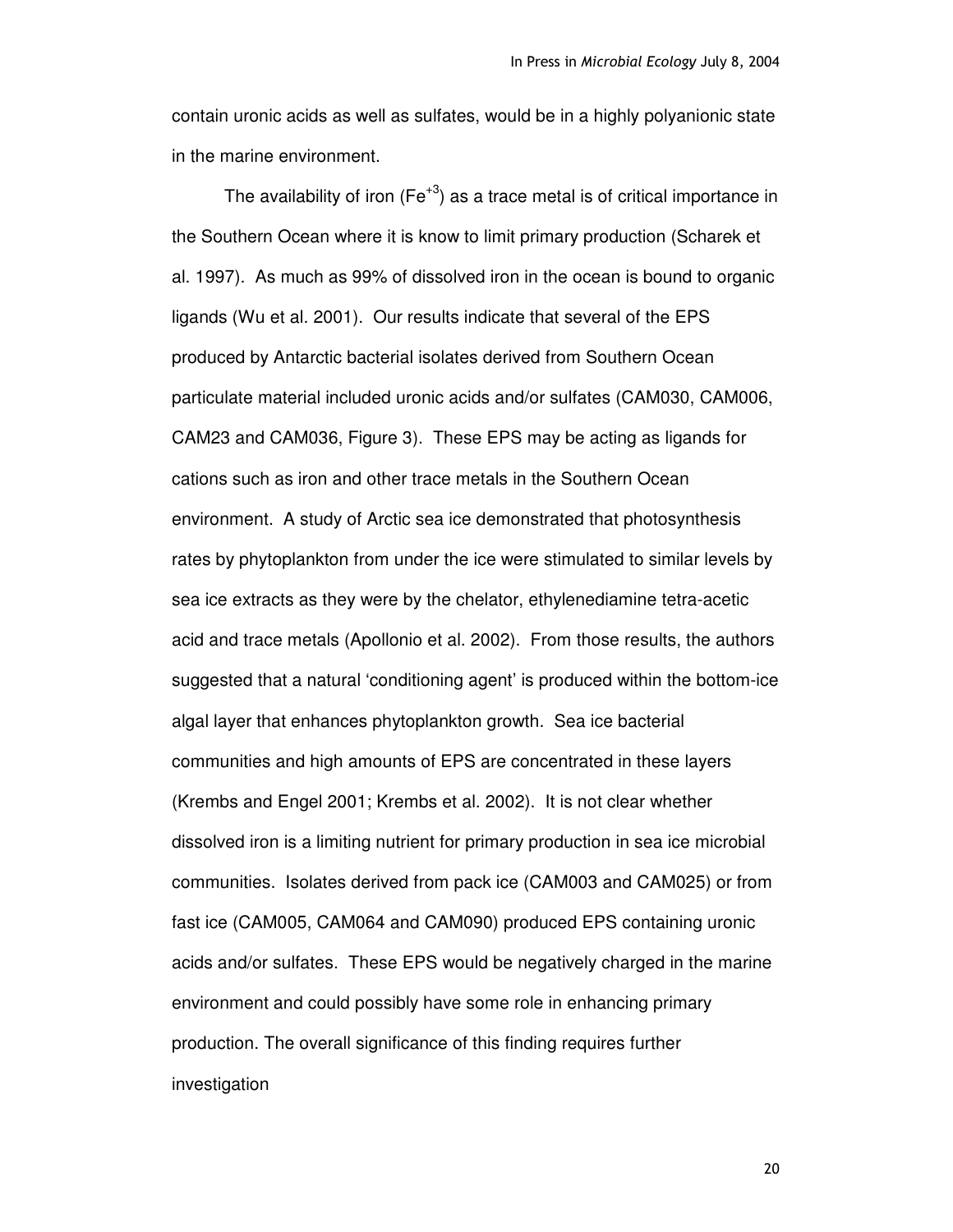EPS produced by sea ice isolates CAM003, CAM005 and CAM025 were shown, by molecular weight analysis to be 1.8, 1.8 and 5.7 MDa, respectively. Most exopolysaccharides produced by marine bacteria have a molecular weight in the 0.1-0.3 MDa range (Decho 1990), therefore the EPS produced in liquid culture by three sea ice isolates examined in this study are between 5 and 50 times larger than average. The structure and properties of EPS are influenced by the length of the polymer chain, that is, the molecular weight (Christensen 1999). As the length of the polymer increases, there is a greater the opportunity for complex entanglement the chains and intramolecular associations, and these contribute to the tertiary structure and physical behavior of the polymer (Sutherland 1994). A fungal strain, *Phoma herbarum,* isolated from Antarctic soil produced a homosaccharide of glucose with a molecular weight of 7.4 MDa (Selbmann et al. 2002). The authors of this study suggested the fungal EPS could provide a cryoprotective role in the harsh Antarctic environment where the availability of liquid water and temperatures are extremely low. Similarly, the freezing processes in sea ice result in brine channels where temperature is very low and salinity is high due to brine. Strain CAM025 was observed to produce 30 times as much EPS at -2 and  $10^{\circ}$ C compared to  $20^{\circ}$ C (Mancuso Nichols et al. 2004). Whether this increased EPS production at low temperature is a cold adaptation mechanism for this strain, requires further investigation. Bacterial EPS production in brine channels and perhaps other cold, high brine ecosystems may provide a barrier against the environmental extremes experienced by the bacterial cell by modifying water properties near the cell.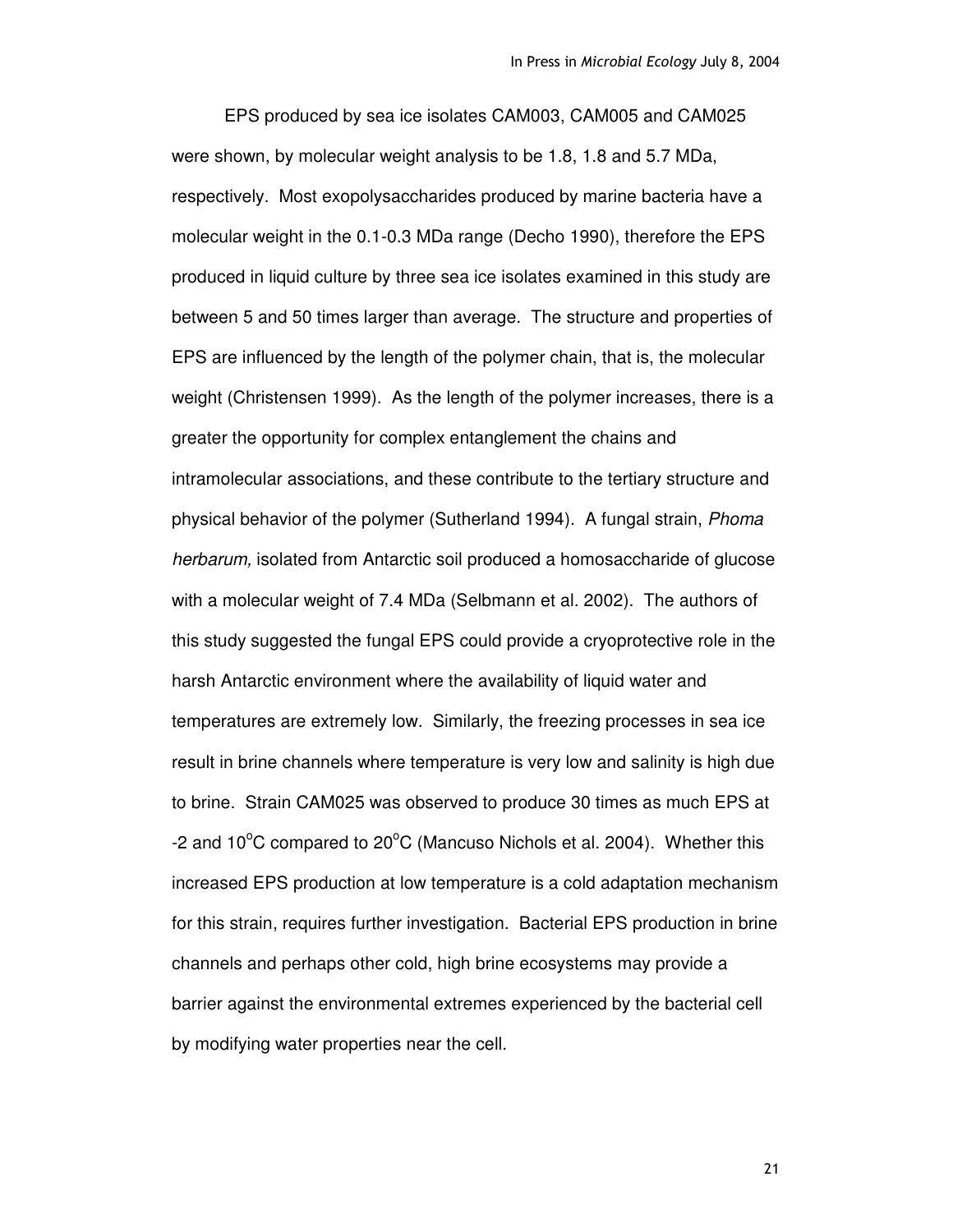An exopolysaccharide, known as muran, is produced by the halophilic bacterium, *Halomonas maura* (Arias et al. 2003). When this strain was grown in media containing high salt concentration (2.5%, w/v), it produces a high molecular weight (4.5 MDa) EPS that contained glucose, mannose and galactose as well as high amounts of glucuronic acid (8%, w/w) and sulfates (6.5%, w/w). This polysaccharide was able to bind a range of heavy metal cations. The authors also noted the stability of muran under different stress conditions including high salt concentrations and during freezing/thawing. There are similarities between muran and several of the EPS produced by our Antarctic marine isolates in terms of chemical composition. Further work is necessary to more accurately define the structure of the Antarctic marine bacterial EPS and to relate these findings to the function of these molecules in the natural environment. As yet, it is unclear how these polysaccharides may be acting mechanistically as organic ligands, protectants against low temperature or high salinity, or whether the size of these EPS is related to their ecological role.

#### **Biotechnological potential**

Polysaccharides with biotechnological potential have been derived from bacteria isolated from extreme environments such as hydrothermal vents and hypersaline habitats as mentioned above. Because of their physico-chemical properties, which include stabilizing, thickening, gelling, coagulating, adhesion and water retention, bacterial EPS have been used in many commercial applications for example in the pharmaceutical, food and environmental industries (Guézennec 2000; Flemming and Wingender 2001b, Sutherland 1998). EPS produced by Antarctic bacteria examined in the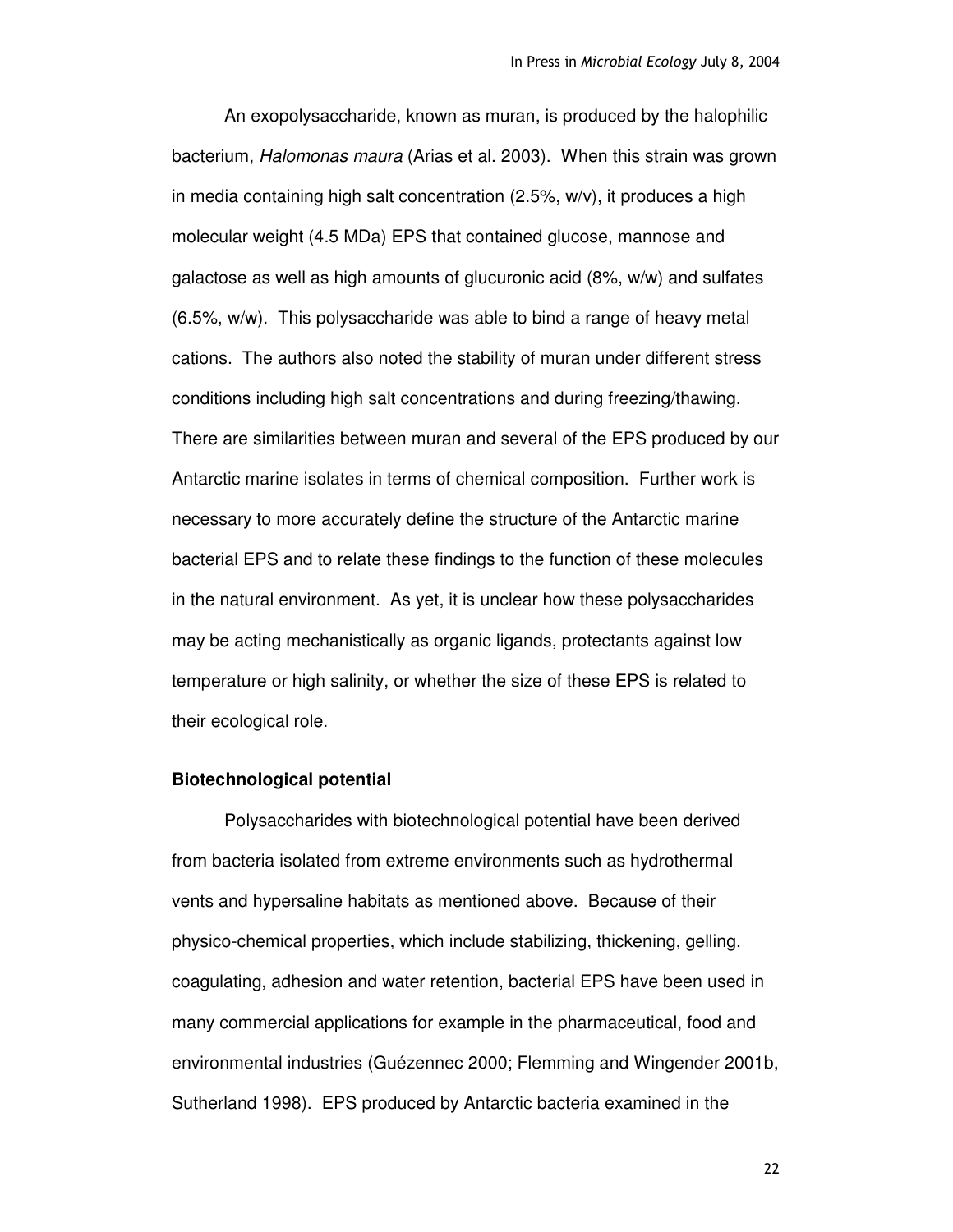current study appear to be diverse with respect to chemical composition. These EPS also share chemical characteristics such as high uronic acid content, sulfate content and molecular weight found in polysaccharides that have been exploited commercially. A better understanding of the chemical structure of these complex molecules is the first step in the discovery of potential biotechnological uses as well as their role in the Antarctic marine environment.

# **CONCLUSIONS**

Bacteria living in Antarctic sea ice and particulate material in the Southern Ocean experience extreme ecological pressures. EPS is produced by many marine bacteria isolated from this environment. This study is a first step towards understanding the role of these substances in the Antarctic marine environment. A set of ten isolates were found to belong to the "*Gammaproteobacteria"* and CFBs, which are dominant taxonomic groups in this environment. Study of the chemical composition of EPS produced by these isolates shows that there are distinct differences in terms of crude chemical composition, size and monosaccharide content, even for those EPS produced by closely related strains. Whether the specific ecological role for these bacterial EPS includes cryoprotection in the high salinity, low temperature brine channels in sea ice, or trace metal binding in marine aggregates remains to be elucidated. Increased knowledge of the role of Antarctic bacterial EPS will also provide insight into possible commercial uses for these novel polymers.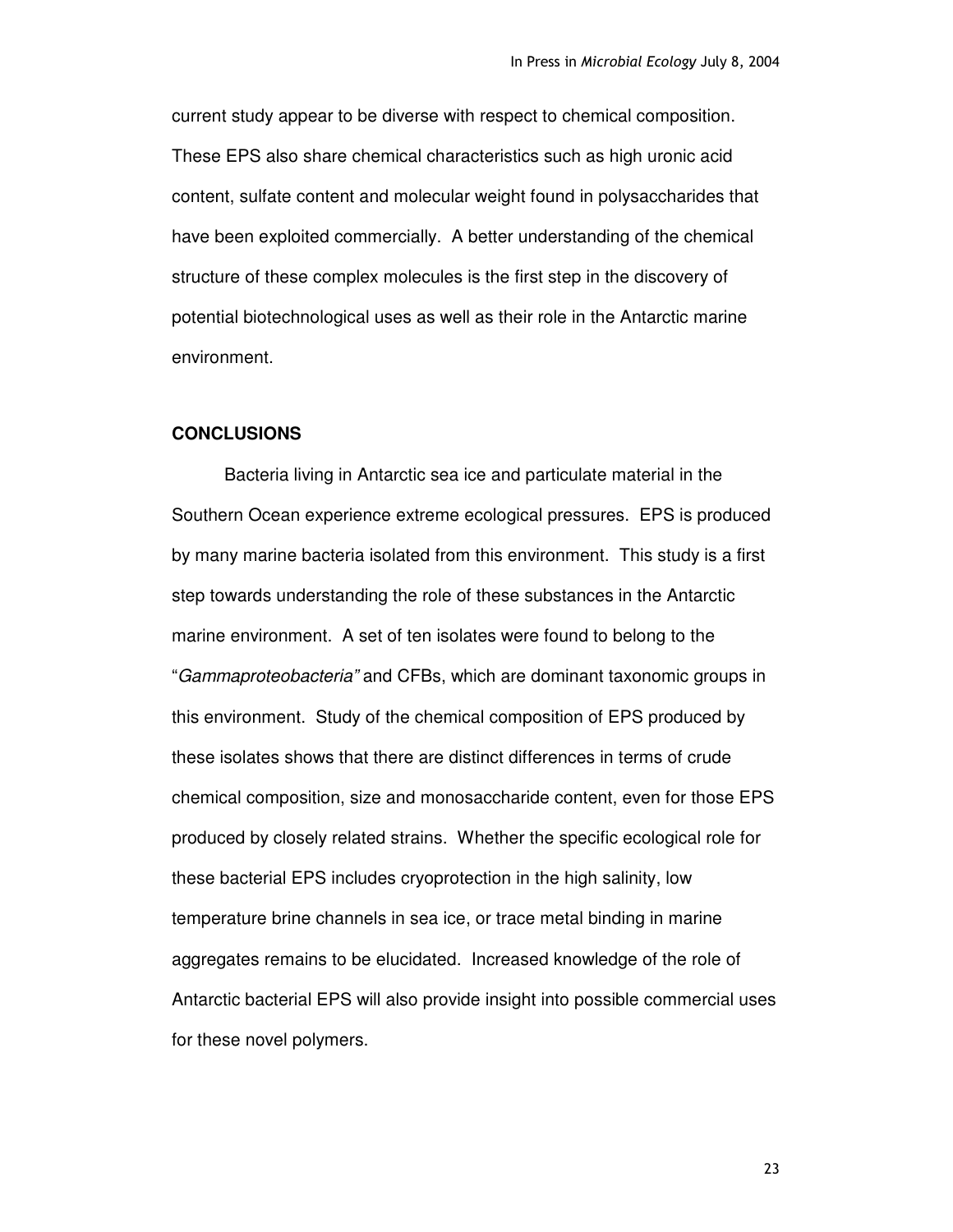## **ACKNOWLEDGEMENTS**

The authors thank Jenny Skerratt and Andrew Pankowski for sample collection. Andrew Bissett and Guy Abell from the School of Agricultural Science at the University of Tasmania are acknowledged for assistance in the molecular laboratory. Molecular weight analyses were performed by Mr J.P. Busnel in the Department of Polymers, Colloids and Interfaces at the Université du Maine, France. Gerard Raguénès of IFREMER Centre de Brest is also thanked for his assistance in the microbiology laboratory. Danny Holdsworth managed the CSIRO GC-MS facility. The authors also wish to thank Dr Jim Fredrickson and three anonymous reviewers whose comments improved this manuscript. CMN was supported by a Tasmanian Postgraduate Research Scholarship and by funding provided by the Australian Antarctic Division. CMN also received a travel award from the Australian Academy of Science and the French Embassy in Canberra, Australia.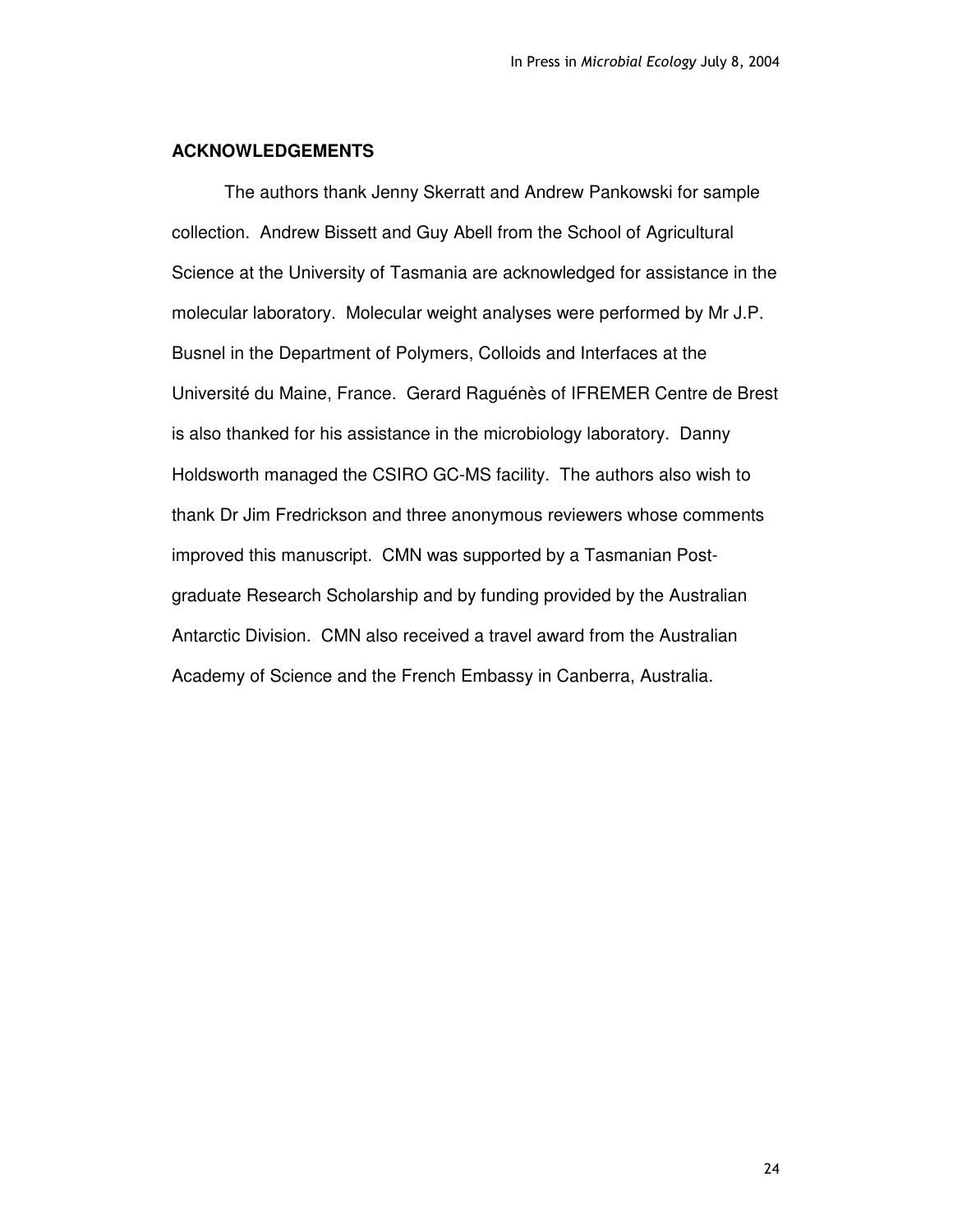# **REFERENCES**

Apollonio S, Pennington M, Cota GF (2002) Stimulation of phytoplankton photosynthesis by bottom-ice extracts in the Arctic. Polar Biol 25: 350-354

Archer SD, Leakey RJG, Burkill PH, Sleigh MA, Appleby CJ (1996) Microbial ecology of sea ice at a coastal Antarctic site: community composition, biomass and temporal change. Mar Ecol-Prog Ser 135: 179-195

Arias S, del Moral A, Ferrer MR, Tallon R, Quesada E, Béjar V (2003) Mauran, an exopolysaccharide produced by the halophilic bacterium Halomonas maura, with a novel composition and interesting properties for biotechnology. Extremophiles 7: 319-326

Atschul SF, Gish W, Miller W, Myers EW, Lipman EJ (1990) Basic local alignment search tool. J Microbiol Biotechn 215: 403-410

Azam F (1998) Microbial control of oceanic carbon flux. Science 280: 694-696

Bernardet J-F, Segers P, Vancanneyt M, Berthe F, Kersters K, Vandamme P (1996) Cutting the gordian knot: Emended classification and description of the genus *Flavobacterium*, emended description of the Family *Flavobacteriaceae*, and proposal of the *Flavobacterium hydatis* nom.nov. (Basonym, *Cytophaga aquatiltis* Strohl and Tait 1978). Int J Syst Bacteriol 46: 128-148

Biddanda BA (1986) Structure and function of microbial aggregates. Oceanol Acta 9: 209-211

Blumenkrantz N, Asboe-Hansen G (1973) New method for quantitative determination of uronic acids. Anal Biochem 54: 484-489

Bowman JP (1998) *Pseudoalteromonas prydzensis* sp. nov., a psychrotrophic, halotolerant bacterium from Antarctic sea ice. Int J Syst Bacteriol 48: 1037-1041

Bowman JP, Brown MV, Nichols DS (1997a) Biodiversity and ecophysiology of bacteria associated with Antarctic sea ice. Antarct Sci 9: 134-142

Bowman JP, Cavanagh J, Austin JJ, Sanderson K (1996) Novel Psychrobacter species from Antarctic ornithogenic soils. Int J Syst Bacteriol 46: 841-848

Bowman JP, McCammon SA, Brown MV, Nichols DS, McMeekin TA (1997b) Diversity and association of psychrophilic bacteria in Antarctic sea ice. Appl Environ Microbiol 63: 3068-3078

Bowman JP, Nichols DS (2002) *Aequorivita* gen. nov., a member of the family *Flavobacteriaceae* isolated from terrestrial and marine Antarctic habitats. Int J Syst Evol Micro 52: 1533-1541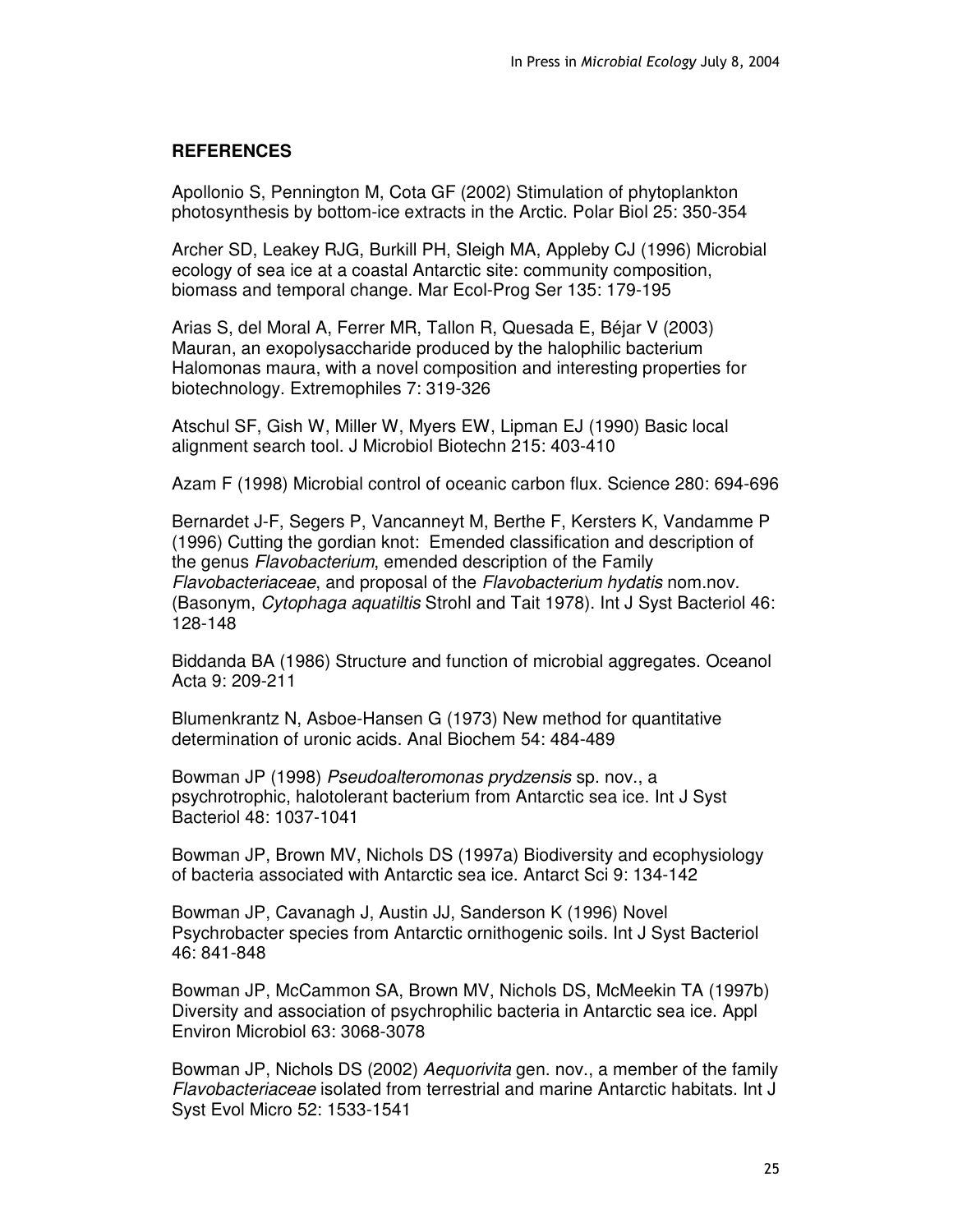Bozal N, Manresa A, Castellvi J, Guinea J (1994) A new bacterial strain of Antarctica, *Alteromonas* sp. that produces a heteropolymer slime. Polar Biol 14: 561-567

Bozal N, Montes MJ, Tudela E, Jimenez F, Guinea J (2002) *Shewanella frigidimarina* and *Shewanella livingstonensis* sp nov isolated from Antarctic coastal areas. Int J Syst Evol Micro 52: 195-205

Bozal N, Tudela E, Rossello-Mora R, Lalucat J, Guinea J (1997) *Pseudoalteromonas antarctica* sp. nov., isolated from an Antarctic coastal environment. Int J Syst Bacteriol 47: 345-351

Brinkmeyer R, Knittel K, Jurgens J, Weyland H, Amann R, Helmke E (2003) Diversity and structure of bacterial communities in Arctic versus Antarctic pack ice. Appl Environ Microbiol 69: 6610-6619

Brown MV, Lester JN (1982) Role of bacterial extracellular polymers in metal uptake in pure bacterial culture and activated sludge - I. Water Res 16: 1539- 1548

Busnel J, Degoulet C, Nicolai T, Woodley W, Patin P (1995) Multiangle light scattering angle and viscosimetric detector for size-exclusion chromatography. J Phys III France 5: 1501-1512

Cambon-Bonavita M-A, Raguénès G, Jean J, Vincent P, Guézennec J (2002) A novel polymer produced by a bacterium isolated from a deep-sea hydrothermal vent polychaete annelid. J Appl Microbiol 93: 310-315

Christensen BE (1999) Physical and chemical properties of extracellular polysaccharides associated with biofilms and related substances. In: Wingender J, Neu T, R., Flemming HC (eds) Microbial Extracellular Substances - characterization, structure and function. Springer, New York, pp 144-154

Corsaro MM, Lanzetta R, Parrilli E, Parrilli M, Tutino ML, Ummarino S (2004) Influence of growth temperature on lipid and phosphate contents of surface polysaccharides from the Antarctic bacterium *Pseudoalteromonas haloplanktis* TAC 125. J Bacteriol 186: 29-34

Decho AW (1990) Microbial exopolymer secretions in ocean environments: their role(s) in food webs and marine processes. In: Barnes M (ed) Oceanogr Mar Biol Annu Rev. Aberdeen Univ Press, Aberdeen, pp 73-153

Decho AW, Herndl GJ (1995) Microbial Activities and the transformation of organic matter within mucilaginous material. Sci Total Environ 165: 33-42

Delille D, Rosier C (1996) Seasonal changes of Antarctic marine bacterioplankton and sea ice bacterial assemblages. Polar Biology 16: 27-34

Felsenstein J (1993) PHYLIP (phylogeny inference package), version 3.57c. University of Washington, Seattle, Washington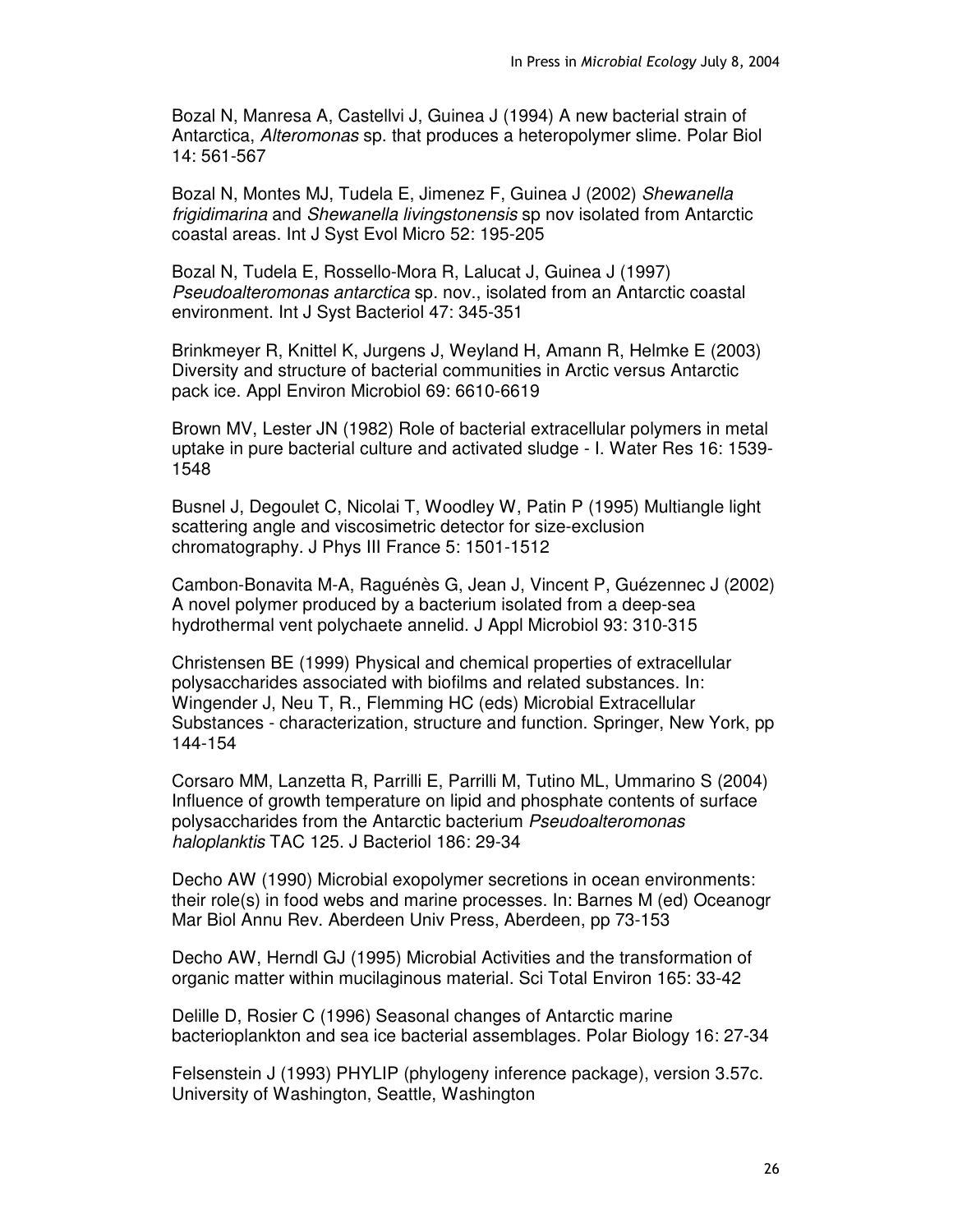Filisetti-Cozzi TMCC, Carpita NC (1991) Measurement of uronic acid without interference of neutral sugars. Anal Biochem 197: 157-162

Flemming HC, Wingender J (2001a) Relevance of microbial extracellular polymeric substances (EPSs) - Part I: Structural and ecological aspects. Water Sci Technol 43: 1-8

Flemming HC, Wingender J (2001b) Relevance of microbial extracellular polymeric substances (EPSs) - Part II: Technical aspects. Water Sci Technol 43: 9-16

Ford T, Sacco E, Black J, Kelley T, Goodacre RC, Berkeley RCW, Mitchell R (1991) Characterization of exopolymers of aquatic bacteria by pyrolysis-mass spectrometry. Appl Environ Microbiol 57: 1595-1601

Fowler SW, Knauer GA (1986) Role of large particles in the transport of elements and organic compounds through the oceanic water column. Prog Oceanogr 16: 147-194

Gherna R, Woese CR (1992) A partial phylogenetic analysis of the 'flavobacter-bacteroides'phylum: basis for taxonomic restructuring. Syst Appl Microbiol 15: 513-521

Gosink JJ, Woese CR, Staley JT (1998) *Polaribacter* gen. nov., with three new species, *P. irgensii* sp. nov., *P. franzmannii* sp. nov. and *P. filamentus* sp. nov., gas vacuolate polar marine bacteria of the *Cytophaga-Flavobacterium-Bacteroides* group and reclassification of '*Flectobacillus glomeratus*'as *Polaribacter glomeratus* comb. nov. Int J Syst Bacteriol 48: 223-235

Grossi SM, Kottmeier ST, Sullivan CW (1984) Sea ice microbial communities. III. Seasonal abundance of microalgae and associated bacteria, McMurdo Sound, Antarctica. Microb Ecol 10: 231-242

Grossmann S, Dieckmann GS (1994) Bacterial standing stock, activity and carbon production during formation and growth of sea ice in the Weddell Sea. Appl Environ Microbiol 60: 2746-2753

Guézennec J (2000) The deep-sea hydrothermal vents: a new source of bacterial exopolysaccharides of biotechnological interest? Polymerix 2000. Center Biotechnologies in Brittany, Rennes, France, pp 187-193

Hall TA (1999) BioEdit: a user-friendly biological sequence alignment editor and analysis program for Windows 95/98/NT. Nucl Acids Symp Ser 41: 95-98

Heissenberger A, Herndl GJ (1994) Formation of high molecular weight material by free-living marine bacteria. Mar Ecol-Prog Ser 111: 129-135

Heissenberger A, Leppard GG, Herndl GJ (1996) Ultrastructure of marine snow II. Microbiological considerations. Mar Ecol-Prog Ser 135: 211-308

Hirst CN, Cyr H, Jordan IA (2003) Distribution of Exopolymeric Substances in the Littoral Sediments of an Oligotrophic Lake. Microb Ecol 46: 22-32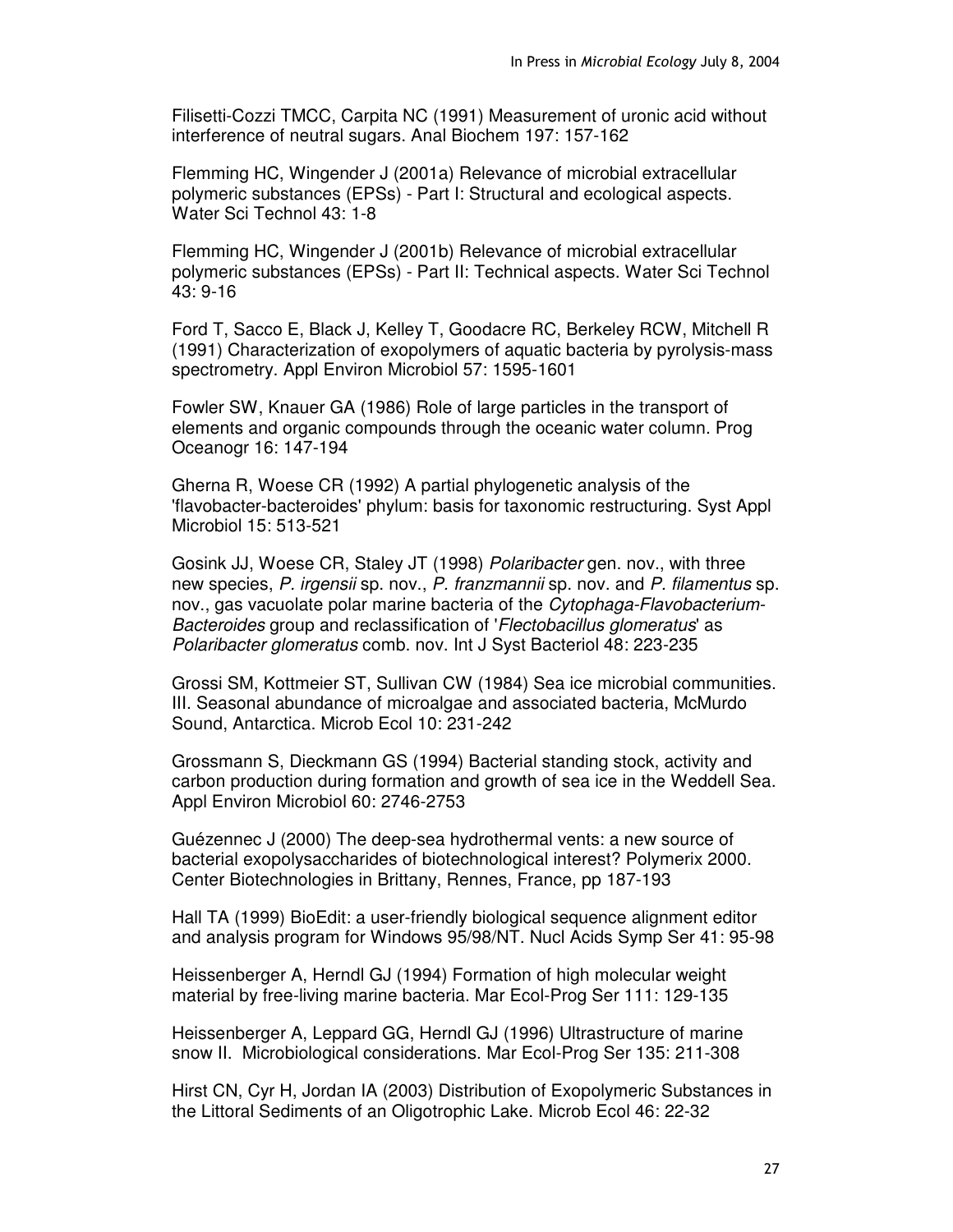Humphry DR, George A, Black GW, Cummings SP (2001) *Flavobacterium frigidarium* sp. nov., an aerobic, psychrophilic, xylanolytic and laminarinolytic bacterium from Antarctica. Int J Syst Evol Micro 51: 1235-1243

Junge K, Eicken H, Deming JW (2004) Bacterial Activity at -2 to -20<sup>o</sup>C in Arctic Wintertime Sea Ice. Appl Environ Microbiol 70: 550-557

Kamerling JP, Gerwig GJ, Vliegenthart JFG, Clamp JR (1975) Characterization by gas-liquid chromatography-mass spectrometry and proton-magnetic-resonance spectroscopy of pertrimethylsilyl methyl glycosides obtained in the methanolysis of glycoproteins and glycopeptides. Biochem J 151: 491-495

Kenne L, Lindberg B (1983) Bacterial Polysaccharides. In: Aspinall GO (ed) The Polysaccharides. Academic Press, New York, pp 287-363

Kennedy AFD, Sutherland IW (1987) Analysis of bacterial exopolysaccharides. Biotechnol Appl Biochem 9: 12-19

Kiorboe T (2001) Formation and fate of marine snow: small-scale processes with large scale implications. Sci Mar 65: 57-71

Krembs C, Eicken H, Junge K, Deming JW (2002) High concentrations of exopolymeric substances in Arctic winter sea ice: implications for the polar ocean carbon cycle and cryoprotection of diatoms. Deep-Sea Res Pt I 49: 2163-2181

Krembs C, Engel A (2001) Abundance and variability of microorganisms and transparent exopolymer particles across ice-water interface of melting firstyear sea ice in the Laptev Sea (Arctic). Mar Biol 138: 173-185

Leppard GG (1995) The characterization of algal and microbial mucilages and their aggregates in aquatic ecosystems. Sci Total Environ 165: 103-131

Leppard GG, Heissenberger A, Herndl GJ (1996) Ultrastructure of marine snow. I. Transmission electron microscopy methodology. Mar Ecol-Prog Ser 135: 289-298

Lijour Y, Gentric E, Deslandes E, Guézennec J (1994) Estimation of the sulfate content of hydrothermal vent bacterial polysaccharides by Fourier Transform Infrared Spectroscopy. Anal Biochem 220: 244-248

Loaec M, Olier R, Guézennec J (1998) Chelating properties of bacterial exopolysaccharides from deep-sea hydrothermal vents. Carbohydr Polym 35: 65-70

Logan BE, Hunt JR (1987) Advantages to microbes of growth in permeable aggregates in marine systems. Limnol Oceanogr 32: 1034-1048

Lowry OH, Rosebrough NJ, Farr AL, Randall RJ (1951) Protein measurement with the Folin-phenol reagent. J Biol Chem 193: 265-274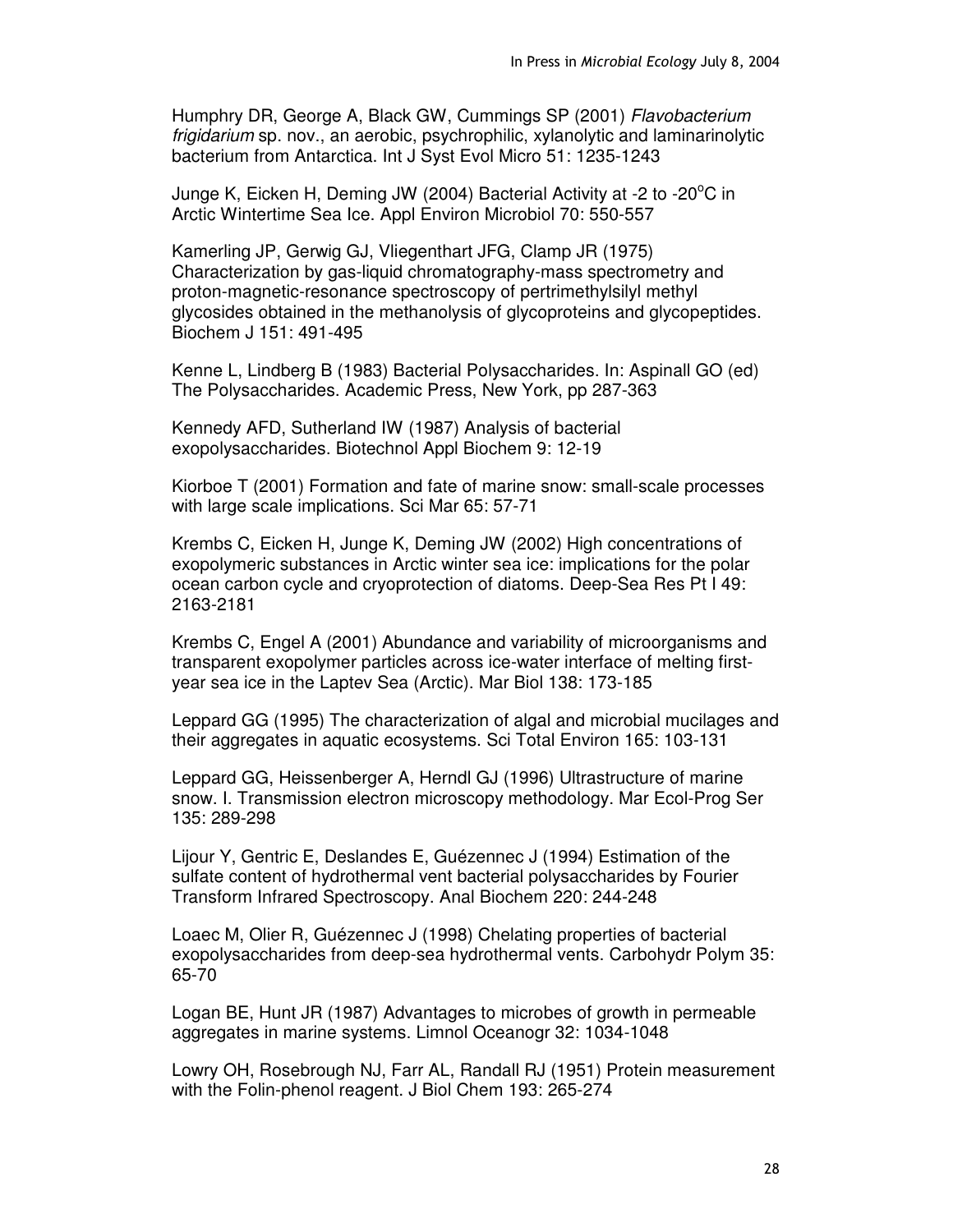Mancuso Nichols C, Garon S, Bowman JP, Raguénès G, Guézennec J (2004) Production of exopolysaccharides by Antarctic marine bacterial isolates. J Appl Microbiol 96: 1057-1066

Montreuil J, Bouquelet S, Debray H, Fournet B, Spik G, Strecker G (1986) Glycoproteins. In: Chaplin MF, Kennedy JF (eds) Carbohydrate analysis, a practical approach. IRL Press, Oxford, pp 143-204

Mueller-Niklas G, Schuster S, Kaltenboeck E, Herndl GJ (1994) Organic content and bacterial metabolism in amorphous aggregations of the northern Adriatic Sea. Limnol Oceanogr 39: 58-68

Nichols PD, Guckert JB, White DC (1986) Determination of monounsaturated fatty acid double-bond position and geometry for microbial monocultures and complex consortia by capillary GC-MS of their dimethyl disulfide adducts. J Microbiol Meth 5: 49-55

Rimington C (1931) The carbohydrate complex of the serum proteins. II : Improved method for isolation and redetermination of structure, isolation of glucosaminodimannose from proteins of ox blood. Biochem J 25: 1062-1071

Rougeaux H, Pichon R, Kervarec N, Raguénès GHC, Guézennec JG (1996) Novel bacterial exopolysaccharides from deep-sea hydrothermal vents. Carbohydr Polym 31: 237-242

Sasser M (1990) Identification of bacteria by gas chromatography of cellular fatty acids. Microbial ID, 101, Newark, DE, USA

Scharek R, Vanleeuwe MA, Debaar HJW (1997) Responses of southern ocean phytoplankton to the addition of trace metals. Deep-Sea Res Pt II 44: 209-227

Selbmann L, Onofri S, Fenice M, Frederico F, Petriuccioli M (2002) Production and structural characterization of the exopolysaccharde of the Antarctic fungus *Phoma herbarum* CCFEE 5080. Res Microbiol 153: 585-592

Shin HS, Kang ST, Nam SY (2001) Effect of carbohydrate and protein in the EPS on sludge settling characteristics. Water Sci Technol 43: 193-196

Simon M, Glöckner FO, Amann R (1999) Different community structure and temperature optima of heterotrophic picoplankton in various regions of the Southern Ocean. Aquat Microb Ecol 18: 275-284

Staley JT, Gosink JJ (1999) Poles apart: Biodiversity and biogeography of sea ice bacteria. Annu Rev Microbiol 53: 189-215

Sullivan CW, Palmisano AC (1984) Sea ice microbial communities: distribution, abundance and diversity of ice bacteria in McMurdo Sound, Antarctica, in 1980. Appl Environ Microbiol 47: 788-795

Sutherland IW (1994) Structure-function relationships in microbial exopolysaccharides. Biotechnol Adv 12: 393-448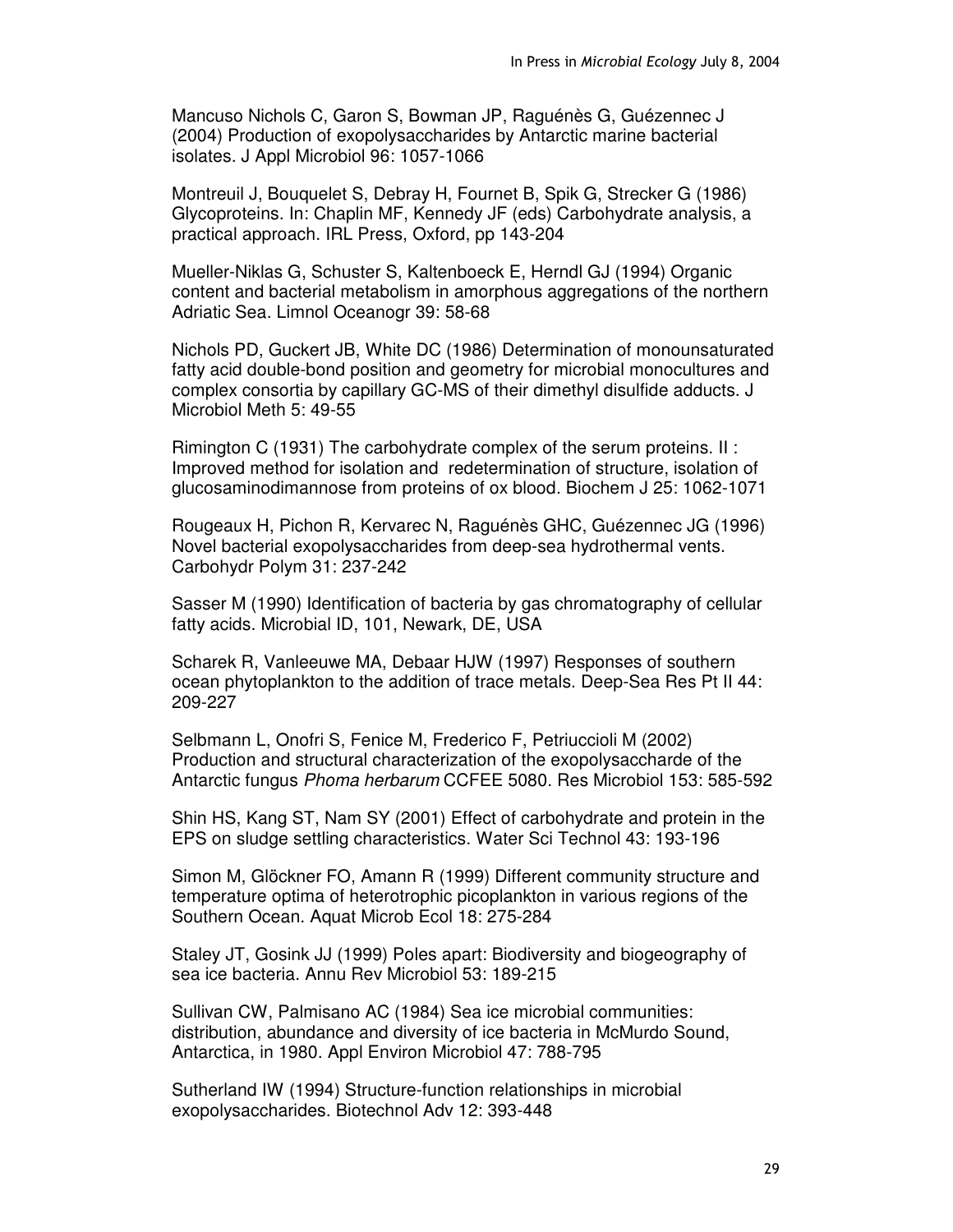Sutherland IW (1998) Novel and established applications of microbial polysaccharides. Trends Biotechnol 16: 41-46

Vancanneyt M, Segers P, Torck U, Hoste B, Bernardet J-F, Vandamme P, Kersters K (1996) Reclassification of *Flavobacterium odoratus* (Stutzer 1929) strains to new genus, *Myroides*, as *Myroides oderatus* comb. nov. and *Myroides odoratimimus* sp. nov. Int J Syst Bacteriol 46: 926-932

Wu JF, Boyle E, Sunda W, Wen LS (2001) Soluble and colloidal iron in the oligotrophic North Atlantic and North Pacific. Science 293: 847-849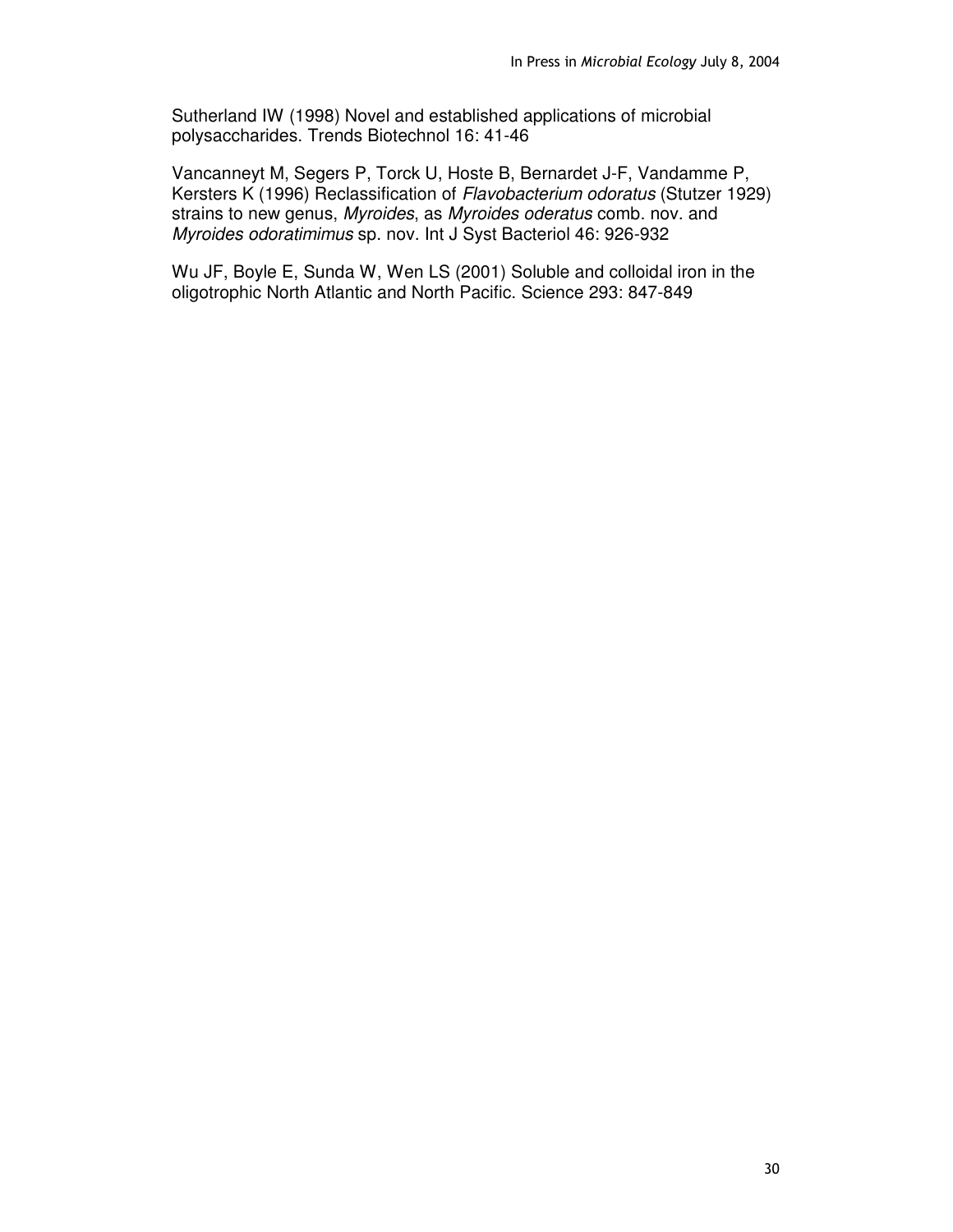# **FIGURE LEGENDS**

#### **Figure 1.**

Phylogenetic relationship of Antarctic marine bacterial isolates (CAM036, CAM003, CAM015, CAM064, CAM025 and CAM090) in the order Alteromonaadceae based on 16S rRNA sequences. The tree was created using maximum-likelihood distanced clustered by the neighbor-joining method. Bar: 0.01 changes per mean nucleotide position. Numbers in parentheses are GenBank nucleotide accession numbers. Outgroup for the analysis was Escherichia coli (J01695).

# **Figure 2.**

Phylogenetic relationship of Antarctic marine bacterial isolates (CAM030, CAM005 and CAM006) in the family Flavobacteriaceae based on 16S rRNA sequences. The tree was created using maximum-likelihood distanced clustered by the neighbor-joining method. Bar: 0.1 changes per mean nucleotide position. Numbers in parentheses are GenBank nucleotide accession numbers. Outgroup for the analysis was Escherichia coli (J01695).

# **Figure 3.**

Crude chemical composition of exopolysaccharides produced by Antarctic marine bacteria. Neutral sugars, uronic acids, proteins were determine by colorimetric analysis. Sulfate content was estimated from FT-IR spectra. Amino sugar content was determined by gas chromatography.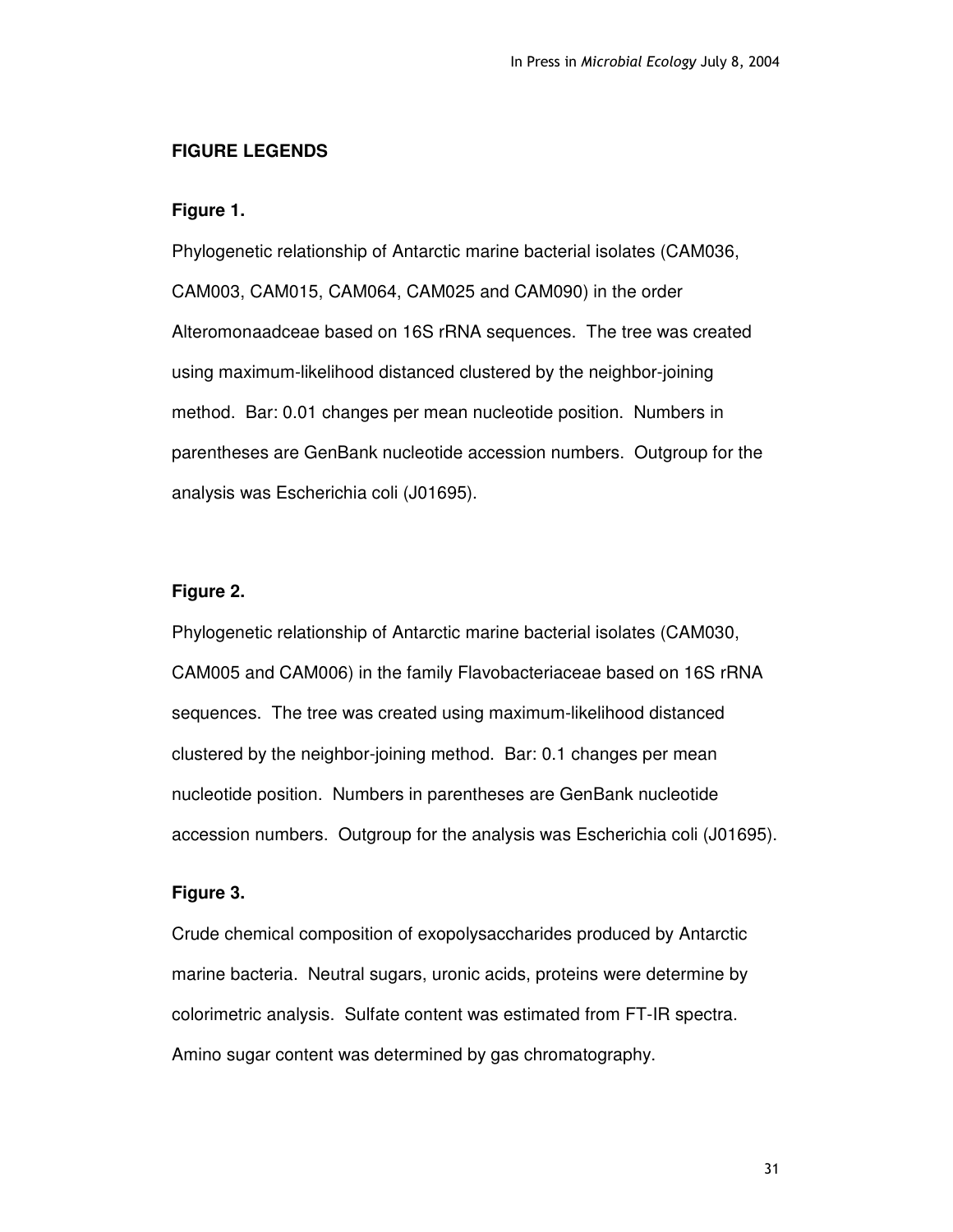



Figure 1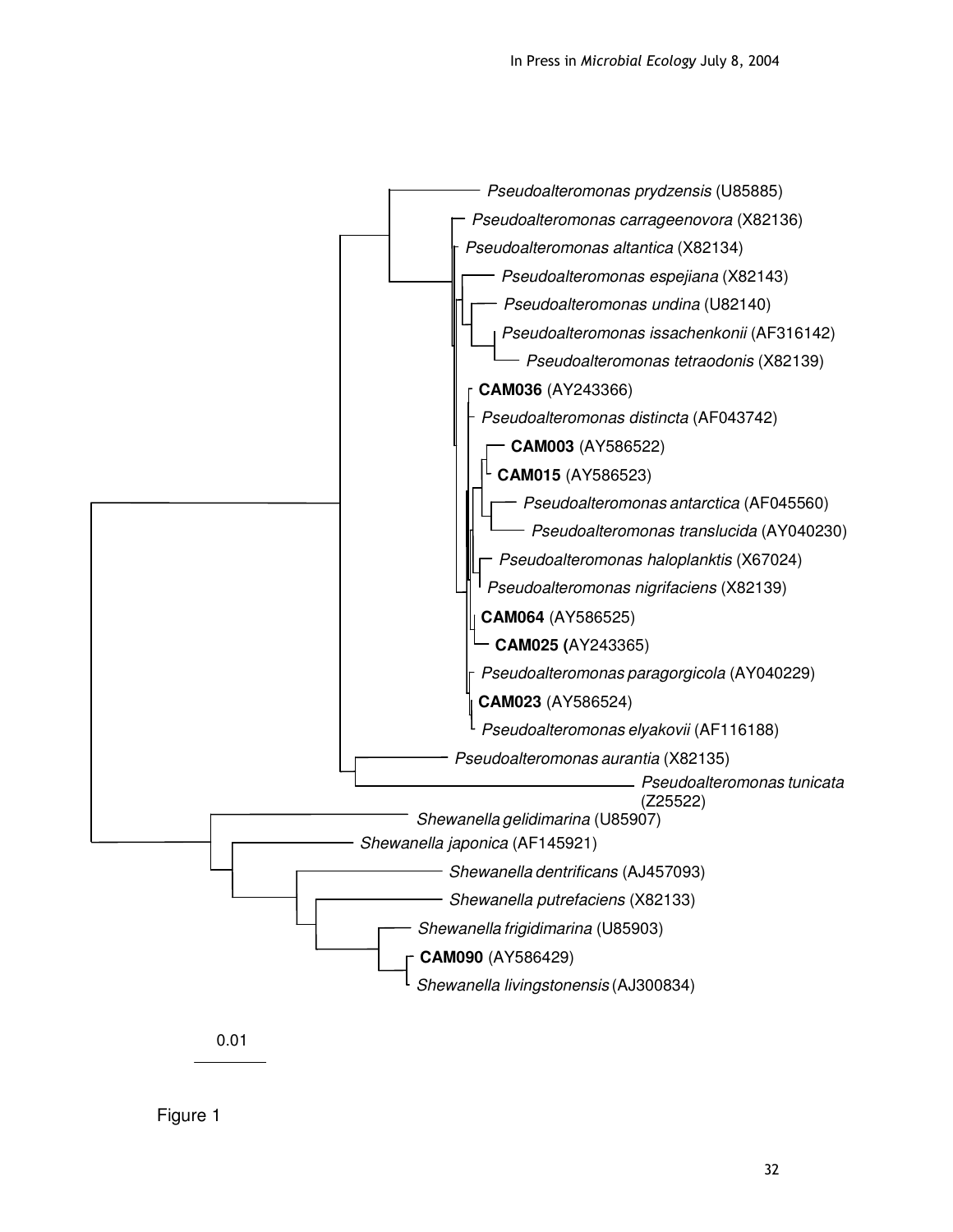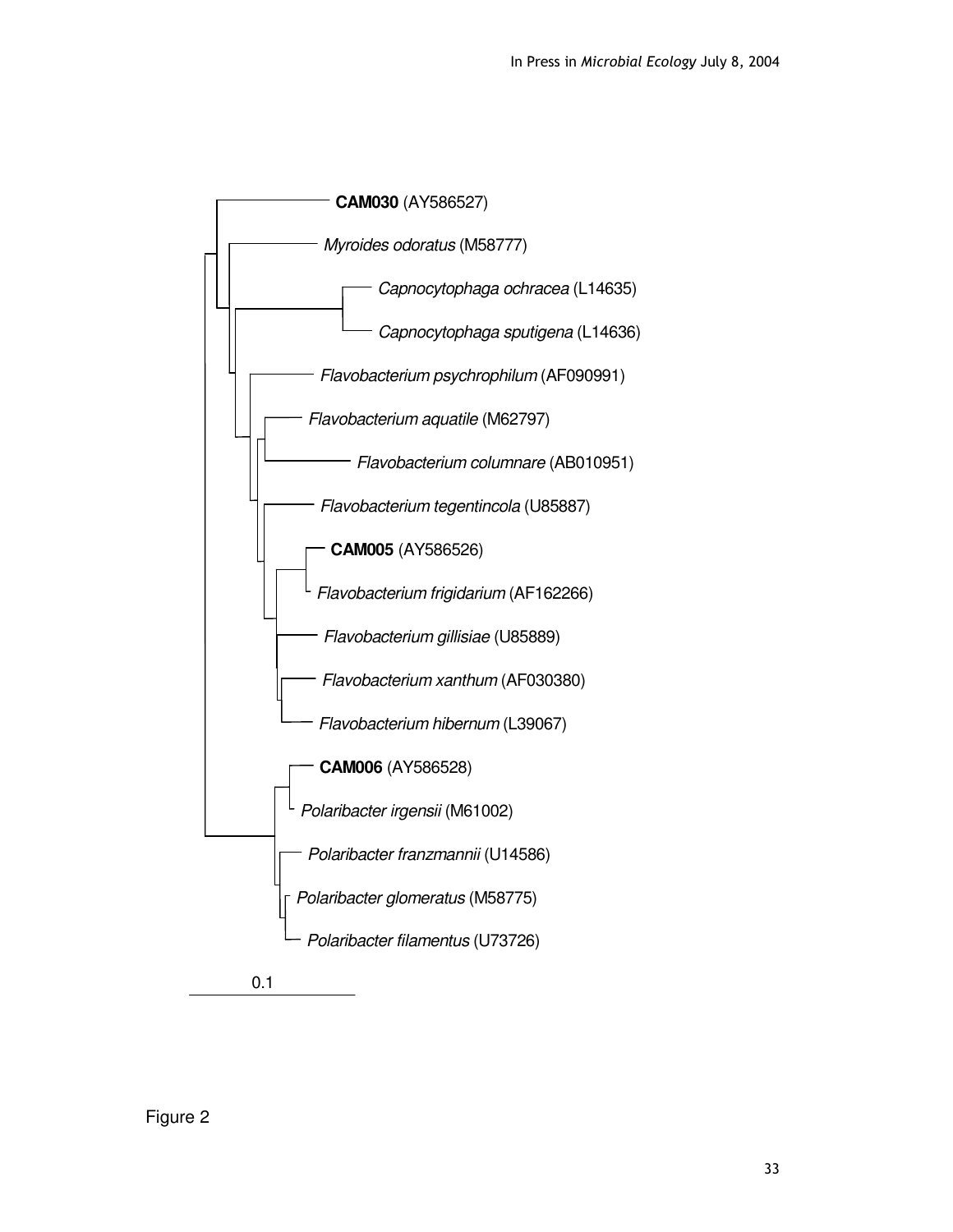

Figure 3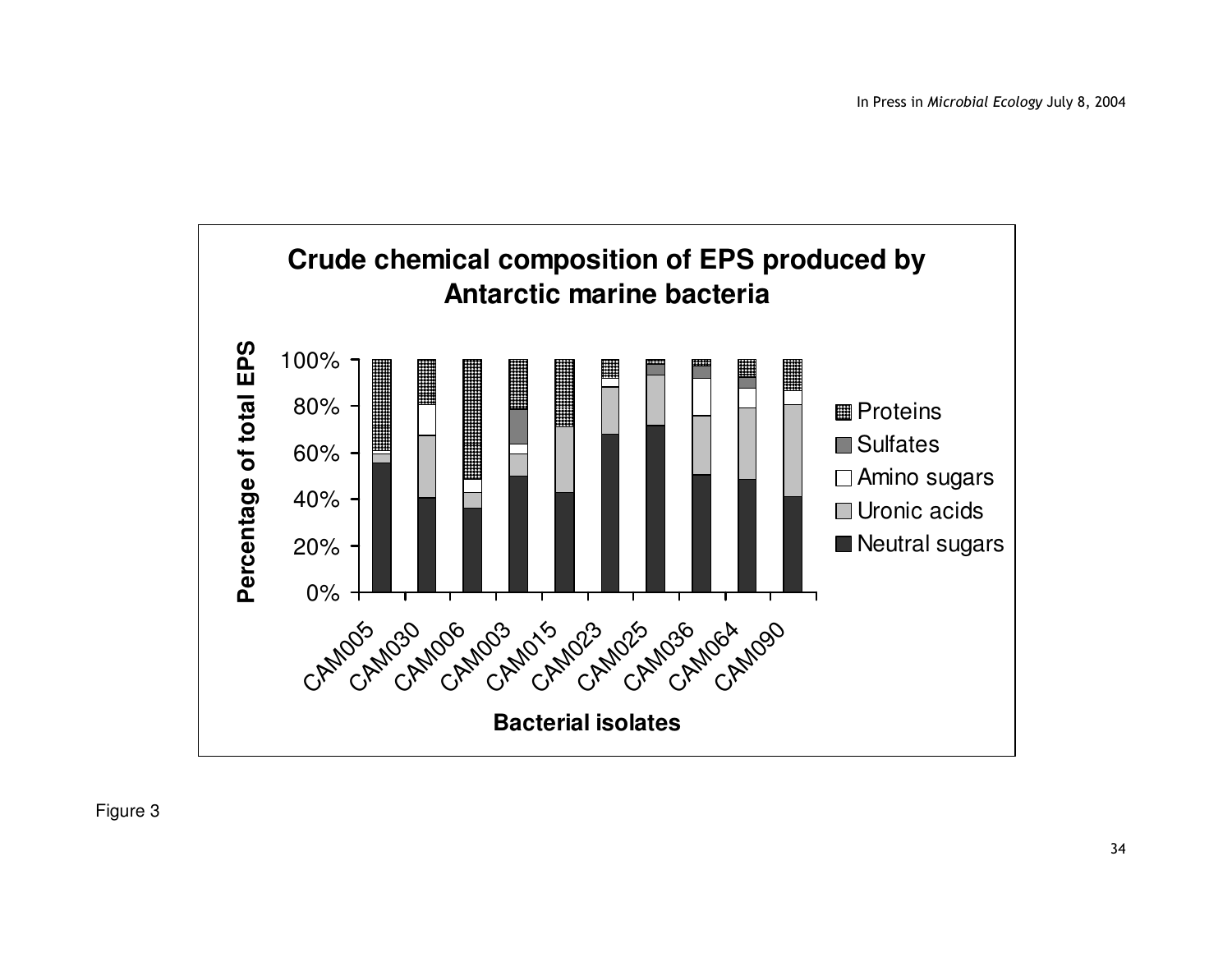**Table 1.** Source information for exopolysaccharide producing Antarctic marine bacterial isolates

| <b>Isolate</b> | Position of sample site       | Type of source material | Size fraction of source<br>material | <b>Treatment prior to</b><br>culturing | <b>Taxonomic grouping</b> |
|----------------|-------------------------------|-------------------------|-------------------------------------|----------------------------------------|---------------------------|
|                |                               |                         |                                     |                                        |                           |
| <b>CAM005</b>  | 66°38'10"S, 141°42 76"E       | melted fast ice         | $>0.8 \mu m$                        | filtering/enrichment                   | Flavobacterium sp.        |
| <b>CAM030</b>  | 65°32'06"S, 143°10'16"E       | plankton tow            | $>$ 20 $\mu$ m                      | none                                   | <b>Flavobacteriaceae</b>  |
| <b>CAM006</b>  | 65°32'06"S, 143°10'16"E       | plankton tow            | $>20 \mu m$                         | none                                   | Polaribacter sp.          |
| <b>CAM003</b>  | 63°52' 41"S, 139°41' 47"E     | melted pack ice         | $> 0.8 \mu m$                       | filtering/enrichment                   | Pseudoaltermonas sp.      |
| <b>CAM015</b>  | 65°03"S, 142°31'61"E          | melted fast ice         | $< 0.8$ $\mu$ m                     | filtering/enrichment                   | Pseudoaltermonas sp.      |
| <b>CAM023</b>  | 65°32'06"S, 143°10'16"E       | plankton tow            | $>20 \mu m$                         | none                                   | Pseudoaltermonas sp.      |
| <b>CAM025</b>  | 63° 52' 04 "S, 139° 41' 47" E | melted pack ice         | $< 0.8$ µm                          | filtering/enrichment                   | Pseudoaltermonas sp.      |
| <b>CAM036</b>  | 65°32'06"S, 143°10'16"E       | plankton tow            | $>20 \mu m$                         | none                                   | Pseudoaltermonas sp.      |
| <b>CAM064</b>  | 65° 03"S, 142°31'61"E         | melted fast ice         | $> 0.8 \mu m$                       | filtering/enrichment                   | Pseudoaltermonas sp.      |
| <b>CAM090</b>  | 66°38' 10"S, 141°42' 76"E     | melted fast ice         | $> 0.8$ $\mu$ m                     | filtering/enrichment                   | Shewanella sp.            |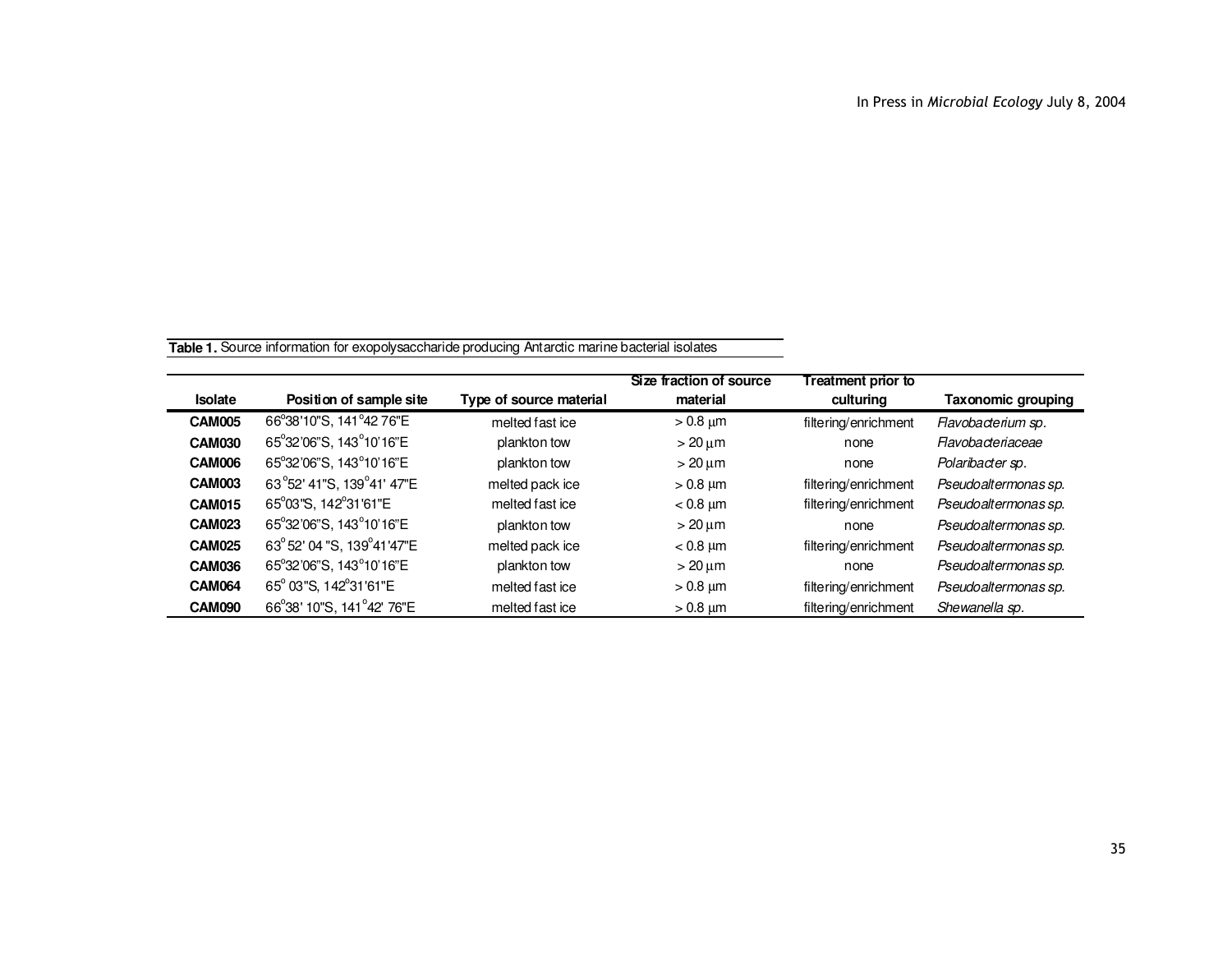|                                  |           |               |               |               |               | <b>Isolates</b> |               |               |               |               |
|----------------------------------|-----------|---------------|---------------|---------------|---------------|-----------------|---------------|---------------|---------------|---------------|
| <b>Fatty Acid</b>                | C AM 005  | <b>CAM030</b> | <b>CAM006</b> | <b>CAM003</b> | <b>CAM015</b> | CAM023          | <b>CAM025</b> | <b>CAM036</b> | <b>CAM064</b> | <b>CAM090</b> |
| i13:0                            | 1.0       | $tr*$         | 3.0           | 3.6           |               |                 |               |               |               | 18.9          |
| 13:0                             | tr        | tr            | 1.6           | 3.1           | tr            | tr              | tr            | tr            | 3.4           | 4.0           |
| <b>β-OHi12:0</b>                 |           |               |               | 1.6           | 2.0           | 1.7             | 1.5           | 2.3           | 2.1           | tr            |
| 14:0                             | tr        | tr            | tr            | 1.1           | tr            | tr              | tr            | tr            | tr            | 2.1           |
| <b>ß-OH12:0</b>                  |           |               |               | 3.1           | 4.3           | 3.3             | 3.5           | 6.5           | 6.5           | 2.0           |
| i15:1 <sub>00</sub> 10c          | 9.3       | 21.9          | 13.7          |               |               | 2.4             | 1.9           | 2.1           | 3.5           |               |
| a15:1 <sub>00</sub> 10c          | 1.7       | 7.9           | tr            |               |               |                 |               |               |               |               |
| i15:0                            | 9.6       | 18.8          | 14.9          |               |               |                 |               |               |               | 5.0           |
| a15:0                            | 3.9       | 4.0           | 1.1           |               |               |                 |               |               |               |               |
| $\alpha$ -OHi13:0                |           |               | 2.4           |               |               |                 |               |               |               |               |
| 15:1 <sub>08</sub> c             |           |               |               | 3.5           | 4.5           | 3.9             | 4.0           | 3.3           | 2.5           | 5.3           |
| 15:106c                          |           |               | 3.7           |               |               |                 |               |               |               |               |
| $\alpha$ -OHi13:1                | 2.5       | 1.7           |               |               |               |                 |               |               |               |               |
| 15:1 <sub>00</sub> 8t            |           |               |               | 1.7           | tr            | 1.1             | 1.5           | 1.8           | 1.0           | tr            |
| 15:1w6t                          | 1.8       | 2.1           |               |               |               |                 |               |               |               |               |
| 15:0                             | 3.2       | 7.3           | 4.0           | 4.6           | 4.2           | 3.7             | 4.7           | 3.3           | 3.7           | 3.2           |
| <b>B-OH13:0</b>                  | tr        | tr            | tr            | tr            | 2.0           | 2.2             | 2.2           | 3.3           | 2.6           | 1.7           |
| i16:1 <sub>00</sub> 6c           | 2.9       | tr            | tr            |               |               |                 |               |               |               |               |
| i16:0                            | 4.0       | tr            |               | 1.1           | tr            | 1.2             | tr            | tr            | tr            |               |
| 16:109c                          | 1.4       |               |               | 1.0           | tr            | tr              | tr            | tr            | tr            | 1.2           |
| 16:1ω7c                          | 5.3       | 1.3           | 8.3           | 31.1          | 26.3          | 18.8            | 21.4          | 26.2          | 21.7          | 38.2          |
| 16:1 <sub>07t</sub>              |           |               | 1.7           | 7.8           | 3.8           | 8.6             | 7.5           | 6.7           | 7.9           |               |
| <b>B-OH 14:1</b>                 |           |               |               |               |               |                 |               |               | tr            | 3.5           |
| 16:0                             | 1.5       | 1.2           | tr            | 9.1           | 9.2           | 7.6             | 7.5           | 7.3           | 8.6           | 9.0           |
| <b>B-OH 14:0</b>                 |           |               |               |               |               |                 |               |               |               | 2.0           |
| <b>B-OH i15:0</b>                | 12.2      | 10.4          | 20.6          |               |               |                 |               |               |               |               |
| α-OH i 15:0                      |           | 6.8           | 14.4          |               |               |                 |               |               |               |               |
| $\alpha$ -OH a 15:0              | 2.0       | 1.7           | 2.1           |               |               |                 |               |               |               |               |
| 17:1 <sub>08</sub> c             |           |               |               | 20.5          | 26.9          | 29.2            | 29.3          | 24.2          | 21.0          | 10.2          |
| 17:108t<br>17:0                  |           |               |               | 3.8           | 4.4           | 6.5<br>5.7      | 6.8           | 4.1           | 4.1           | 2.2           |
|                                  | tr<br>1.5 | 3.8           | 3.1           | 4.5           | 6.5           |                 | 4.8           | 5.6           | 5.1           | 3.2           |
| <b>B-OH 15:0</b>                 |           |               | 1.4           |               |               |                 |               |               |               |               |
| $\alpha$ -OH 15:0<br>α-OH i 16:0 | 11.4      | 4.4           | 4.4           |               |               |                 |               |               |               |               |
| 18:109c                          | tr        |               |               | tr            |               |                 | tr            |               |               | 1.7           |
| 18:107c                          | 1.3       | tr            |               | 5.4           | tr<br>5.8     | tr<br>4.2       | 3.5           | 3.3           | tr<br>6.3     | 8.6           |
| <b>B-OH 16:0</b>                 | 7.3       | tr            | tr            |               |               |                 |               |               |               |               |
| β-OH i17:0                       | 12.9      | 4.4           | 1.2           |               |               |                 |               |               |               |               |
|                                  |           |               |               |               |               |                 |               |               |               |               |

Table 2. Whole cell fatty acids<sup>^</sup> of ten Antarctic marine bacterial isolates reported as percentage of total fatty acids

**^ listed in order of retention time**

**\*tr : <1% total area**

**Also present in trace amounts in the following strains:**

**CAM005: i14:0, a17:1, i17:1,** β**-OH 17:1; CAM030: a17:1, i17:1,** β**-OH i17:1,** β**-OH 17:1;**

**CAM006: i14:0, a-OH 13:0, b-OH i17:1; CAM003: i17:0, 18:0; CAM015: i17:0, 18:0; CAM023: i17:0, 18:0;**

**CAM064: 18:0; CAM090: i14:0, 18:0**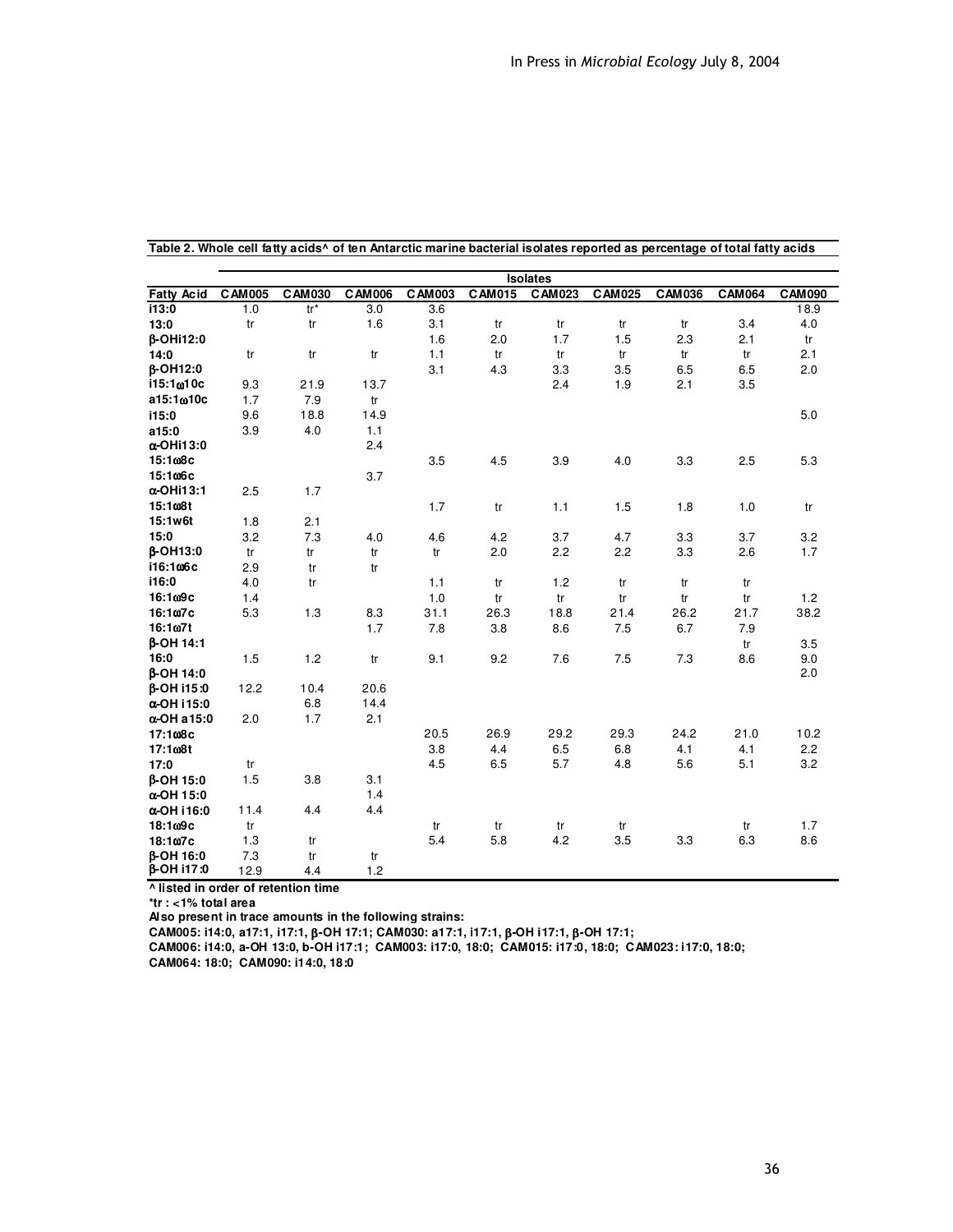| <b>Table J.</b> LET O MONOSACCHANDES NOME TEN ANIMAL MITALING DACIGNALISORAGS TO DOITGO AT DOLCONIAGO OF TOTAL SUGALS |               |               |               |               |                 |               |               |               |               |               |
|-----------------------------------------------------------------------------------------------------------------------|---------------|---------------|---------------|---------------|-----------------|---------------|---------------|---------------|---------------|---------------|
|                                                                                                                       |               |               |               |               | <b>Isolates</b> |               |               |               |               |               |
| <b>Monosaccharides</b>                                                                                                | <b>CAM005</b> | <b>CAM030</b> | <b>CAM006</b> | <b>CAM003</b> | <b>CAM015</b>   | <b>CAM023</b> | <b>CAM025</b> | <b>CAM036</b> | <b>CAM064</b> | <b>CAM090</b> |
| Ara*                                                                                                                  | 5             | 6             | 2             | 4             | 10              | 12            | з             | 3             | 4             | 13            |
| Rib                                                                                                                   |               |               |               |               |                 |               |               |               |               |               |
| Rha                                                                                                                   |               |               |               | հ             | 6               |               |               |               |               |               |
| <b>Fuc</b>                                                                                                            |               |               | 11            | 29            |                 |               |               |               |               |               |
| <b>Xyl</b>                                                                                                            |               |               |               |               |                 |               |               |               |               |               |
| Man                                                                                                                   | 74            | 48            | 33            | 40            | 36              | 2             |               | 24            | 64            | 41            |
| Gal                                                                                                                   | 3             | 4             | 38            | 0             | 4               |               | 5             |               | 4             | 5             |
| GIc                                                                                                                   | 8             | 9             | 4             | 16            | 38              | 75            | 52            | 26            | 8             | 10            |
| Gal A                                                                                                                 |               |               |               |               |                 |               | 30            | 30            |               |               |
| GIc A                                                                                                                 | 8             | 10            | 6             |               | З               |               |               |               | 6             | 20            |
| N-A Gal                                                                                                               |               | 10            |               |               | 3               | 2             |               | 14            | 11            |               |
| N-A GIC                                                                                                               |               | 8             |               |               |                 |               |               |               | 2             |               |

**Table 3.** EPS monosaccharides from ten Antarct marine bacterial isolates reported at percentage of total sugars

\*Ara indicates arabinose; Rib, ribose; Rha, rhamnose; Fuc, fucose; Xyl, xylose; Man, mannose; Gal, galactose; Glc, glucose; Gal A, galacuronic acid; Glc A, glucuronic acid; N-A Gal, N-acetyl-galactosamine and N-A Glc, N-acetyl-glucosamine.